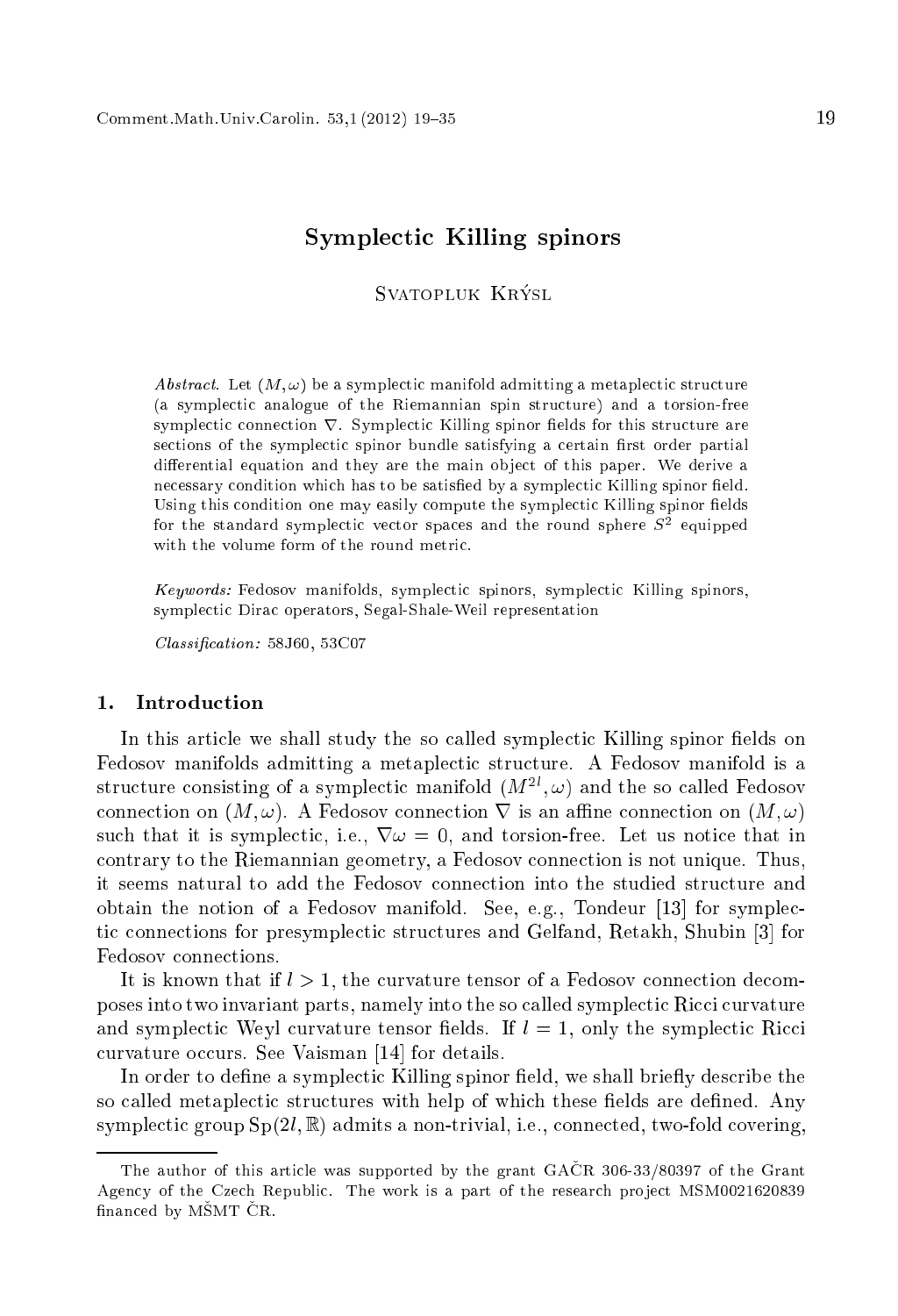the so called metaplectic group, denoted by  $Mp(2l, \mathbb{R})$  in this paper. A metaplectic structure over a symplectic manifold is a symplectic analogue of the Riemannian spin structure. In particular, one of its parts is a principal  $Mp(2l, \mathbb{R})$ -bundle which covers twice the bundle of symplectic frame of  $(M_-, \omega)$ . Let us denote this principal  $Mp(2l, \mathbb{R})$ -bundle by  $q: \mathcal{Q} \to M$ .

Now, let us say a few words about the symplectic spinor fields. These fields are sections of the so called symplectic spinor bundle  $S \to M$ . This vector bundle is the bundle associated to the principal  $Mp(2l, \mathbb{R})$ -bundle  $q: \mathcal{Q} \to M$  via the so alled Segal-Shale-Weil representation. The Segal-Shale-Weil representation is <sup>a</sup> distinguished representation of the metaplectic group and plays a similar role in the quantization of boson parti
les as the spinor representations of spin groups play in the quantization of fermions. See, e.g., Shale [12]. The Segal-Shale-Weil representation is unitary and does not des
end to a representation of the symplectic group. The vector space of the underlying Harish-Chandra  $(q, K)$ -module of the Segal-Shale-Weil representation is isomorphic to  $S$  (K), the symmetric power of a Lagrangian subspace in of the symplectic vector space in T. Thus, the situation is parallel to the omplex orthogonal ase, where the spinor representation can be realized on the *exterior* power of a maximal isotropic subspace. The Segal-Shale-Weil representation and some of its analytic versions are sometimes called oscillatory representation, metaplectic representation or symplectic spinor representation. For a detailed explanation of the last name, see, e.g., Kostant  $[8]$ .

The symplectic Killing spinor field is a non-zero section of the symplectic spinor bundle  $S \to M$  satisfying certain linear first order partial differential equation formulated by the connection  $y^* : 1 \, (M, \mathcal{S}) \times 1 \, (M, I \, M) \rightarrow 1 \, (M, \mathcal{S})$ , the associated connection to the Fedosov connection  $\nabla$ . This partial differential equation is a symplectic analogue of the classical symplectic Killing spinor equation from at least two aspects. One of them is rather formal. Namely, the defining equation for a symplectic Killing spinor is of the "same shape" as that one for a Killing spinor field on a Riemannian spin manifold. The second similarity can be expressed by omparing this equation with the so alled symple
ti Dira equation and the symplectic twistor equation and will be discussed below in this paper. Let us mention that any symplectic Killing spinor field determines a unique complex number, the so called symplectic Killing spinor number. Let us notice that the symplectic Killing spinor fields were considered already in a connection with the existence of a linear embedding of the spectrum of the so called symplectic Dirac operator into the spe
trum of the so alled symple
ti Rarita-S
hwinger operator. The symplectic Killing spinor fields represent an obstruction for the mentioned embedding. See Krýsl  $[10]$  for this aspect.

In many particular cases, the equation for symplectic Killing spinor fields seems to be rather ompli
ated. On the other hand, in many ases it is known that its solutions are rare. Therefore it is reasonable to look for a necessary condition satisfied by a symplectic Killing spinor field which is simpler than the defining equation itself. Let us notice that similar necessary conditions are known and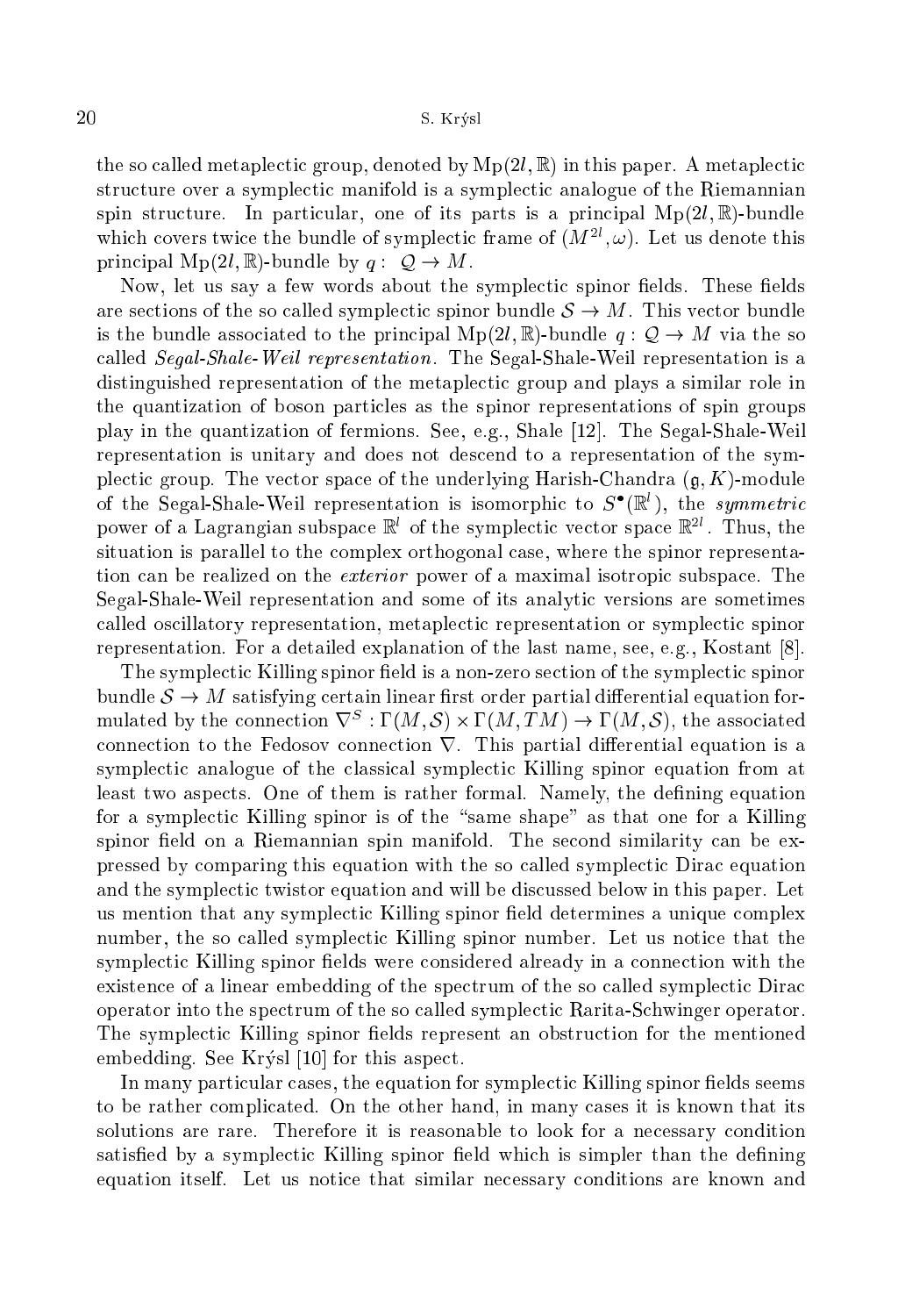parallel methods were used in Riemannian or Lorentzian spin geometry. See, e.g., Friedrich [2].

In this paper, we shall prove that any symplectic Killing spinor field necessarily satisfies certain zeroth order differential equation. More precisely, we prove that any symplectic Killing spinor is necessarily a section of the kernel of a symplectic spinor bundle morphism. We derive this equation by prolongating the symplectic Killing spinor equation. We make su
h a prolongation that enables us to ompare the result with an appropriate part of the urvature tensor of the asso
iated  $\frac{1}{2}$  connection  $\sqrt{\frac{1}{2}}$  acting on symplectic spinors. An explicit formula for this part of the curvature action was already derived in Krýsl [11]. Especially, it is known that the symplectic Weyl curvature of  $\nabla$  does not show up in this part and thus, the mentioned morphism depends on the symplectic Ricci part of the curvature of the Fedosov connection  $\nabla$  only. This will make us able to prove that the only symple
ti Killing number of a Fedosov manifold of Weyl type is zero. This will in turn imply that any symplectic Killing spinor on the standard symplectic vector space of an arbitrary finite dimension and equipped with the standard flat onne
tion is onstant. This result an be obtained easily when one knows the prolongated equation, whereas omputing the symple
ti Killing spinors without this knowledge is rather ompli
ated. This fa
t will be illustrated when we will compute the symplectic Killing spinors on the standard symplectic 2-plane using just the defining equation for symplectic Killing spinor field.

The cases when the prolongated equation does not help so easily as in the case of the Weyl type Fedosov manifolds are the Ricci type ones. Nevertheless, we prove that there are no symplectic Killing spinors on the 2-sphere, equipped with the volume form of the round metric as the symplectic form and the Riemannian onne
tion as the Fedosov onne
tion. Let us remark that in this ase, the prolongated equation has <sup>a</sup> shape of <sup>a</sup> stationary S
hrodinger equation. More pre isely, it has the shape of the equation for the eigenvalues of ertain os
illator-like quantum Hamiltonian determined completely by the symplectic Ricci curvature tensor of the Fedosov onne
tion.

Let us notice that there are some applications of symplectic spinors in physics besides those in the mentioned article of Shale  $[12]$ . For an application in string theory physics, see, e.g., Green, Hull [4].

In the second section, some necessary notions from symplectic linear algebra and representation theory of redu
tive Lie groups are explained and the Segal-Shale-Weil representation and the symplectic Clifford multiplication are introduced. In the third section, the Fedosov connections are introduced and some properties of their curvature tensors acting on symplectic spinor fields are summarized. In the fourth section, the symplectic Killing spinors are defined and symplectic Killing spinors on the standard symplectic 2-plane are computed. In this section, a connection of the symplectic Killing spinor fields to the eigenfunctions of symplectic Dirac and symplectic twistor operators is formulated and proved. Further, the mentioned prolongation of the symple
ti Killing spinor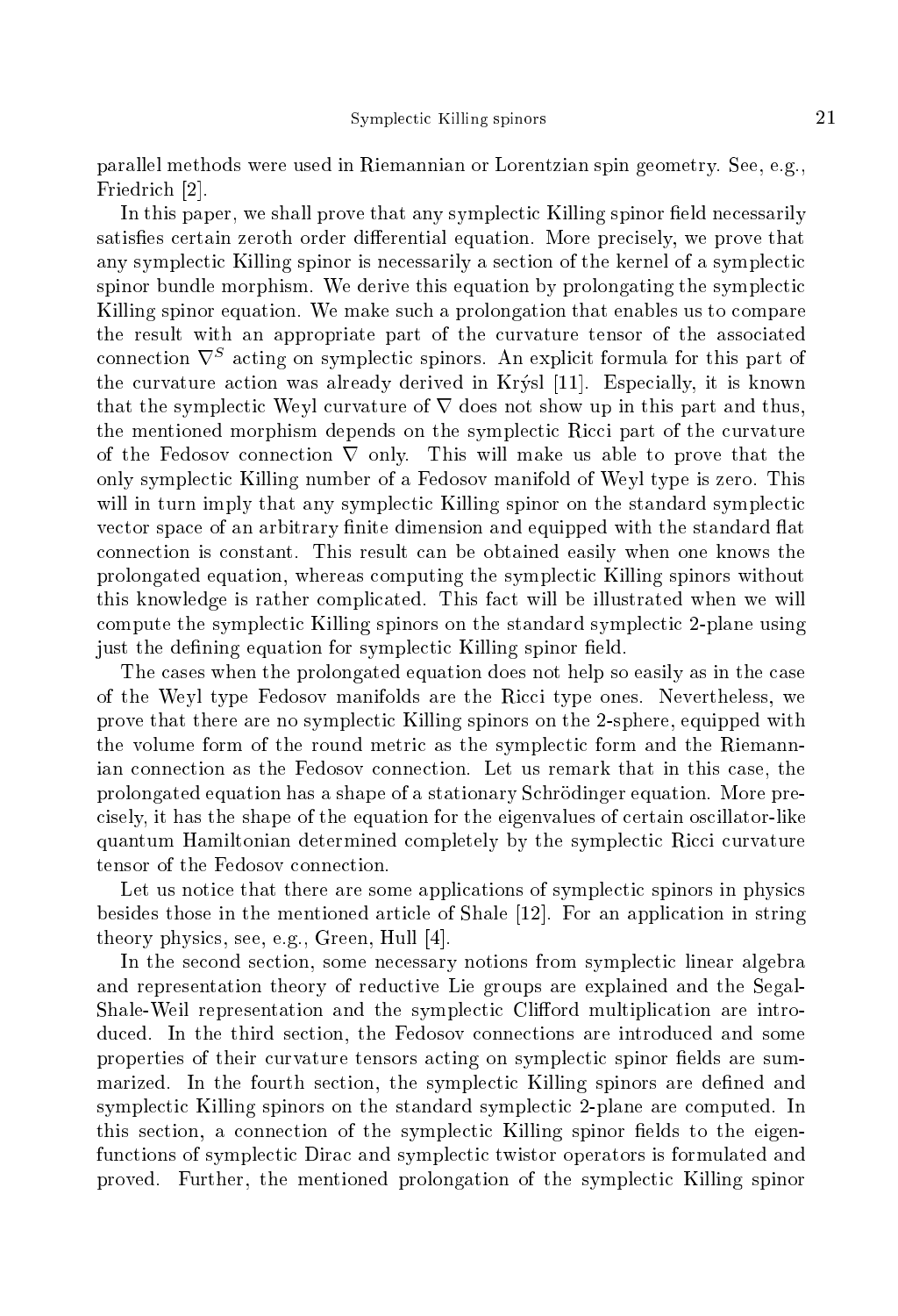equation is derived and the symplectic Killing spinor fields on the standard symplectic vector spaces are computed. At the end, the case of the round sphere  $S^2$ is treated.

### 2.Symple
ti spinors and symple
ti spinor valued forms

Let us start recalling some notions from symplectic linear algebra. Let us mention that we shall often use the Einstein summation convention without mentioning it explicitly. Let  $(\mathbb{V}, \omega_0)$  be a symplectic vector space of dimension 2l, i.e.,  $\omega_0$  is a non-degenerate anti-symmetric bilinear form on the vector space V of dimension  $u$ . Let  $\mathbb L$  and  $\mathbb L$  be two Lagrangian subspaces of  $(\mathbb V,\omega_0)$  such that  $\Box \oplus \Box$  = v. Let  $\{e_i\}_{i=1}^\tau$  be an adapted symplectic basis of  $(\vee \equiv \Box \oplus \Box, \omega_0)_t$ i.e.,  $\{e_i\}_{i=1}^{\infty}$  is a symplectic basis and  $\{e_i\}_{i=1}^{\infty} \subseteq \mathbb{L}$  and  $\{e_i\}_{i=l+1}^{\infty} \subseteq \mathbb{L}$ . Decause the definition of a symplectic basis is not unique, we shall fix one which we shall use in this text. A basis  $\{e_i\}_{i=1}^{\infty}$  of  $(v, \omega_0)$  is called symplectic, if  $\omega_0(e_i, e_j) = 1$ iff  $1 \le i \le l$  and  $j = l + i$ ;  $\omega_0(e_i, e_j) = -1$  iff  $l + 1 \le i \le 2l$  and  $j = i - l$ and  $\omega_0(e_i, e_j) = 0$  in the remaining cases. Whenever a symplectic basis will be chosen, we will denote the basis of  $\mathbb{V}$  dual to  $\{e_i\}_{i=1}^{\infty}$  by  $\{\epsilon^*\}_{i=1}^{\infty}$ . Further for For  $i, j = 1, \ldots, 2l$ , we define  $\omega^{ij}$  by the equation  $\sum_{k=1}^{2l} \omega_{ik} \omega^{jk} = \delta^i_j$ .

As in the orthogonal case, we would like to rise and lower indices. Because the symplectic form  $\omega_0$  is antisymmetric, we should be more careful in this case. For coordinates  $K_{ab...c...d}$  or a tensor K over  $\vee$ , we denote the expression  $\omega^{i} K_{ab...c...d}$  by  $K_{ab...d}$ and  $K_{ab...c}$ <sup>rs...t</sup>u $\omega_{ti}$  by  $K_{ab...c}$ <sup>rs...</sup>...<sup>u</sup> and similarly for other types of tensors and also in a geometric setting when we will be considering tensor fields over a symplectic manifold  $(M, \omega)$ .

Let us denote the symplectic group  $Sp(V, \omega_0)$  of  $(V, \omega_0)$  by G. Because the maximal compact subgroup of G is isomorphic to the unitary group  $U(l)$  which is of homotopy type  $\mathbb{Z}$ , we have  $\pi_1(G) \simeq \mathbb{Z}$ . From the theory of covering spaces, we know that there exists up to an isomorphism a unique connected double cover of G. This double cover is the so called metaplectic group  $Mp(\mathbb{V}, \omega_0)$  and will be denoted by G in this text. We shall denote the covering homomorphism by  $\lambda$ , i.e.,  $\lambda : \tilde{G} \to G$  is a fixed member of the isomorphism class of all connected 2:1 overings.

Now, let us recall some notions from representation theory of reductive Lie groups whi
h we shall need in this paper. Let us mention that these notions are rather of technical character for the purpose of our article. For a reductive Lie group G in the sense of Vogan [15], let  $\mathcal{R}(G)$  be the category the object of which are complete, locally convex, Hausdorff vector spaces with a continuous action of G whi
h is admissible and of nite length; the morphisms are ontinuous linear  $G$ -equivariant maps between the objects. Let us notice that, e.g., finite covers of the classical groups are reductive. It is known that any irreducible unitary representation of a reductive group is in  $\mathcal{R}(G)$ . Let q be the Lie algebra of G

The., maximal isotropic with respect to  $\omega_0$ , in particular diminities  $\alpha$  and  $\mu$  =  $\iota$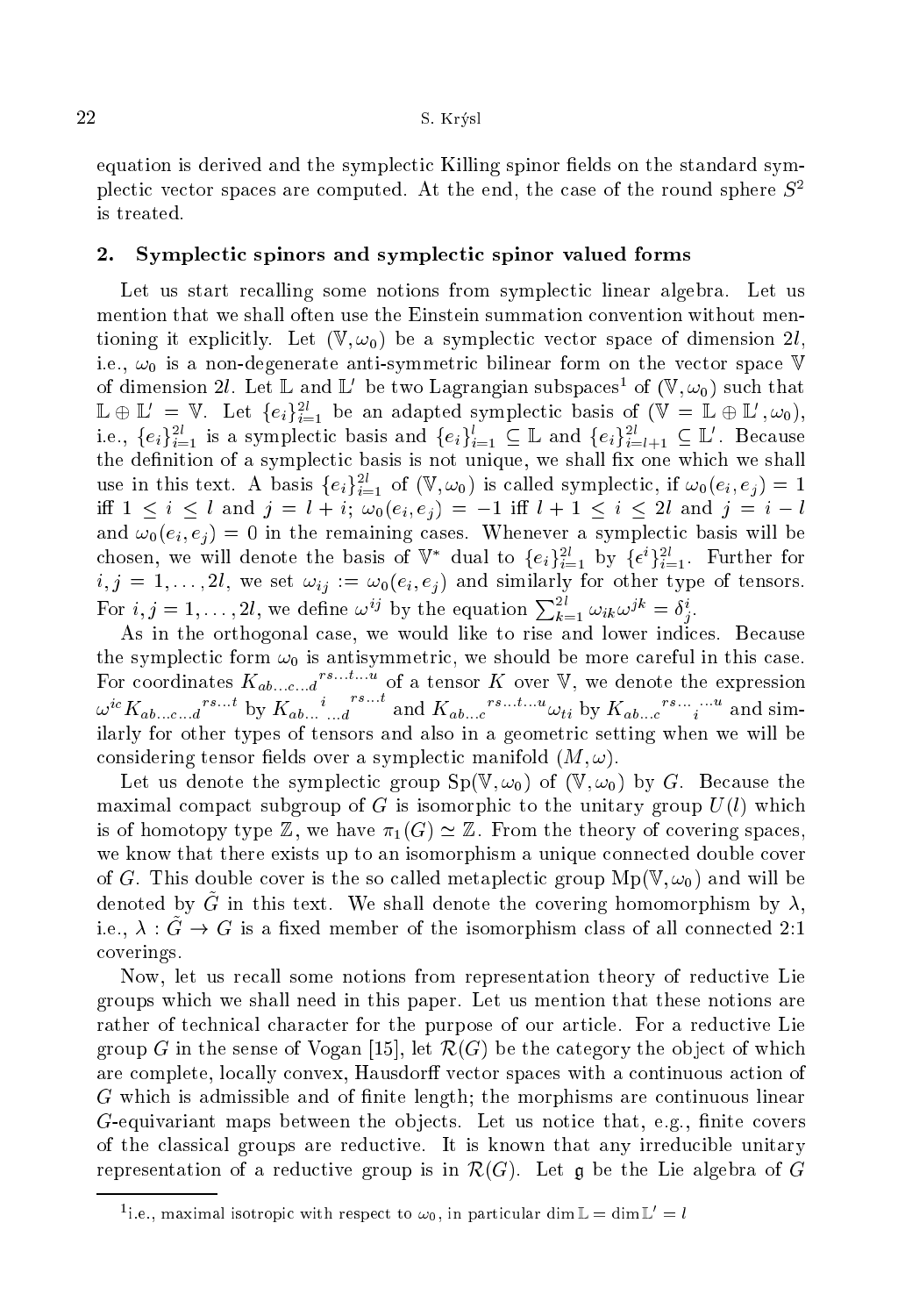and K be a maximal compact subgroup of  $G$ . It is well known that there exists the so called  $L$  -globalization functor, denoted by  $L$  and the function the category of admissible Harish-Chandra modules to the category  $\mathcal{R}(G)$ . See Vogan [15] for details. Let us notice that this functor behaves compatibly with respect to Hilbert tensor products. See, e.g., Vogan [15] again. For an object **E** in  $\mathcal{R}(G)$ , let us denote its underlying Harish-Chandra  $(g, K)$ -module by E and when we will be considering only its **a** -module structure, we shall denote it by **E**. If **a** happens to be a simple complex Lie algebra of rank  $l$ , let us denote its Cartan subalgebra by  $\mathfrak{g}^*$ . The set  $\Psi$  of roots for  $(\mathfrak{g}^*,\mathfrak{g}^*)$  is then uniquely determined. Further let us choose a set  $\Phi^+ \subset \Phi$  of positive roots and denote the corresponding set of fundamental weights by  $\{\varpi_i\}_{i=1}$ . For  $\lambda \in \mathfrak{y}$  , let us denote the irreductive highest weight module with the highest weight  $\lambda$  by  $L(\lambda)$ .

Let us denote by  $\mathcal{U}(\mathbf{W})$  the group of unitary operators on a Hilbert space **W** and let  $L: \text{Mp}(\mathbb{V}, \omega_0) \to \mathcal{U}(L^-(\mathbb{L}))$  be the Segal-Shale-Weil representation of the metaplectic group. It is an infinite dimensional unitary representation of the metaplectic group on the complex valued square Lebesgue integrable functions defined on the Lagrangian subspace  $\mathbb{L}$ . This representation does not descend to a representation of the symplectic group  $Sp(\mathbb{V}, \omega_0)$ . See, e.g., Weil [16] and  $R$ ashiwara, vergne  $(t)$ . For convenience, let us set  $S := L$  (L) and call it the symplectic spinor module and its elements symplectic spinors. It is well known that as a  $\hat{G}$ -module, S decomposes into the direct sum  $S = S_+ \oplus S_-$  of two irreducible submodules. The submodule  $S_{+}$  ( $S_{-}$ ) consists of even (odd) functions in <sup>L</sup><sup>2</sup> (L). Further, let us noti
e that in Krysl [9℄, a slightly dierent analyti version (based on the so alled minimal globalizations) of this representation was used.

As in the orthogonal case, we may multiply spinors by vectors. The multipliation : since the symplectic multiplication in the symplectic multiplication in the symplectic multiplication in defined as follows. For  $f \in S$  and  $i = 1, \ldots, l$ , we set

$$
(e_i.f)(x) := ix^if(x),
$$
  

$$
(e_{l+i}.f)(x) := \frac{\partial f}{\partial x^i}(x), \ x \in \mathbb{L}
$$

and extend it linearly to get the symplectic Clifford multiplication. The symplectic Clifford multiplication (by a fixed vector) has to be understood as an unbounded  $\alpha$ perator on  $L^-(\mathbb{L})$ . See Habermann, Habermann  $|0|$  for details. Let us also notice that the symplectic Clifford multiplication corresponds to the so called Heisenberg anoni
al quantization known from quantum me
hani
s. (For brevity, we shall write v.w.s, instead of v.(w.s),  $v, w \in V$  and  $s \in S$ .)

It is easy to check that the symplectic Clifford multiplication satisfies the relation des
ribed in the following

Lemma 1. For v; w <sup>2</sup> <sup>V</sup> and <sup>s</sup> <sup>2</sup> S, we have

$$
v.(w.s) - w.(v.s) = -i\omega_0(v,w)s.
$$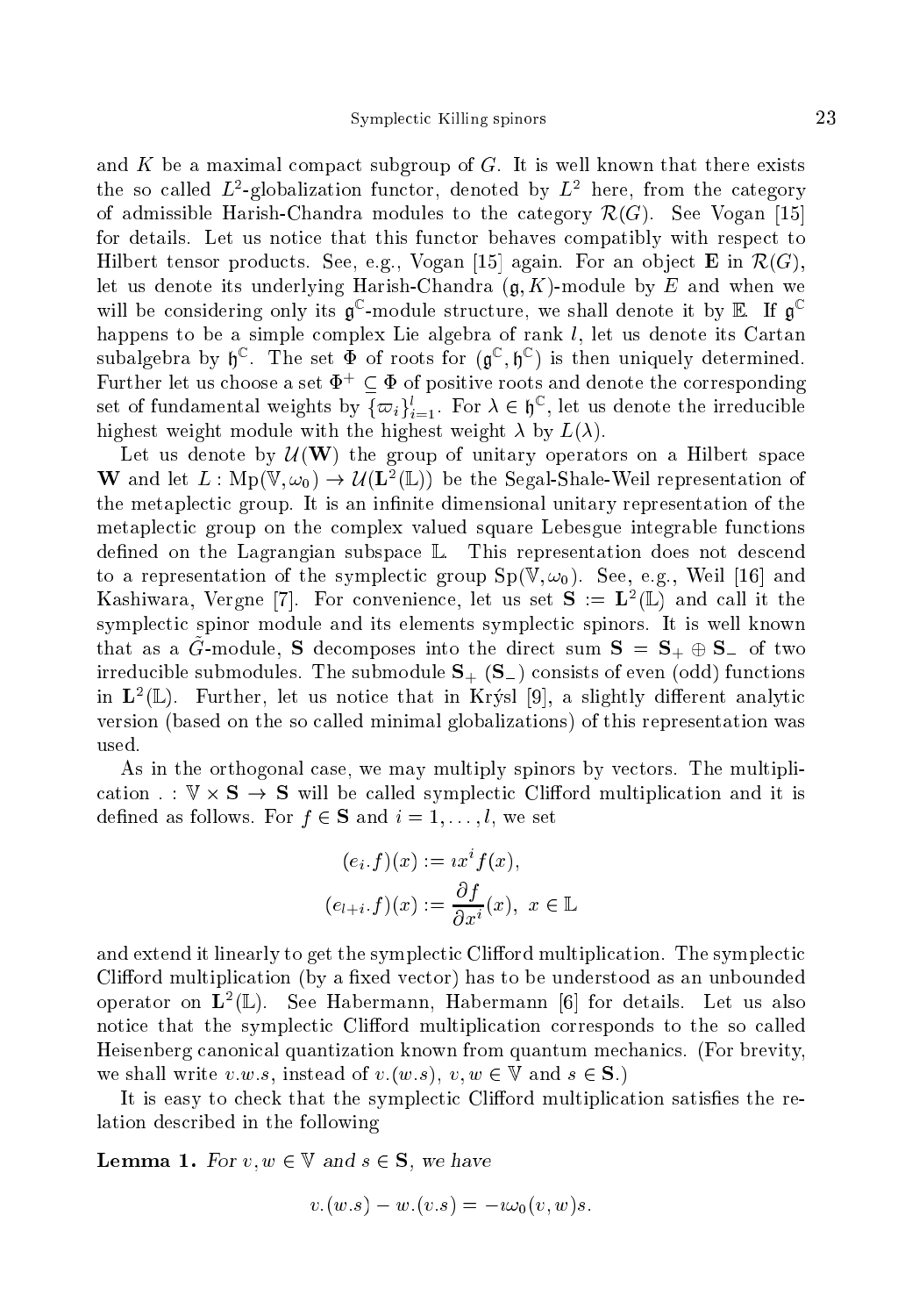PROOF: See Habermann, Habermann [6].  $\square$ 

Let us consider the representation

$$
\rho: \tilde{G} \to \mathrm{Aut}(\bigwedge^\bullet \mathbb{V}^* \otimes \mathbf{S})
$$

of the metaplectic group G on  $\Lambda^{\bullet} \mathbb{V}^* \otimes \mathbf{S}$  given by

$$
\rho(g)(\alpha\otimes s):=\lambda^{*\wedge r}(g)\alpha\otimes L(g)s,
$$

where  $r = 0, \ldots, 2l, \alpha \in \Lambda^r \mathbb{V}^*, s \in \mathbf{S}$  and  $\lambda^{*\wedge r}$  denotes the rth wedge power of the representation  $\lambda$  -qual to  $\lambda$ , and extended linearly. For definiteness, let us consider the vector space  $\Lambda^{\bullet} \mathbb{V}^* \otimes \mathbf{S}$  equipped with the topology of the Hilbert tensor product. Decause the  $L$ -globalization functor behaves compatibly with respect to the Hilbert tensor products, one can easily see that the representation  $\nu$  belongs to the class  $\mathcal{R}(\mathbf{G}).$ 

In the next theorem, the space o symplectic valued exterior two-forms is deomposed into irredu
ible summands.

**Theorem 2.** For  $\frac{1}{2}$  dim( $\sqrt{v}$ ) = l > 2, the following isomorphism

$$
\bigwedge^2 {\mathbb V}^* \otimes {\mathbf S}_\pm \simeq {\mathbf E}^{20}_\pm \oplus {\mathbf E}^{21}_\pm \oplus {\mathbf E}^{22}_\pm
$$

holds. For  $j_2 = 0, 1, 2,$  the E<sup>22</sup> are uniquely determined by the conditions that first, they are submodules of the corresponding tensor products and second,

$$
\mathbb{E}_{-}^{20} \simeq \mathbb{S}_{-} \simeq L(\varpi_{l-1} - \frac{3}{2}\varpi_{l}), \quad \mathbb{E}_{+}^{20} \simeq \mathbb{S}_{+} \simeq L(-\frac{1}{2}\varpi_{l}),
$$
  

$$
\mathbb{E}_{+}^{21} \simeq L(\varpi_{1} - \frac{1}{2}\varpi_{l}), \quad \mathbb{E}_{+}^{21} \simeq L(\varpi_{1} + \varpi_{l-1} - \frac{3}{2}\varpi_{l}),
$$
  

$$
\mathbb{E}_{+}^{22} \simeq L(\varpi_{2} - \frac{1}{2}\varpi_{l}) \quad \text{and} \quad \mathbb{E}_{-}^{22} \simeq L(\varpi_{2} + \varpi_{l-1} - \frac{3}{2}\varpi_{l}).
$$

**PROOF:** This theorem is proved in Krysl  $[10]$  or Krysl  $[9]$  for the so called minimal globalizations. Because the  $L^2$ -globalization behaves compatibly with respect to the onsidered Hilbert tensor produ
t topology, the statement remains true.  $\Box$ 

Remark. Let us noti
e that for <sup>l</sup> = 2, the number of irredu
ible summands in symplectic spinor valued two-forms is the same as that one for  $l > 2$ . In this case  $(l = 2)$ , one only has to change the prescription for the highest weights described in the preceding theorem. For  $l = 1$ , the number of the irreducible summands is different from that one for  $l \geq 2$ . Nevertheless, in this case the decomposition is also multiplicity-free. See Krýsl  $[9]$  for details.

In order to make some proofs in the section on symplectic Killing spinor fields simpler and more clear, let us introduce the operators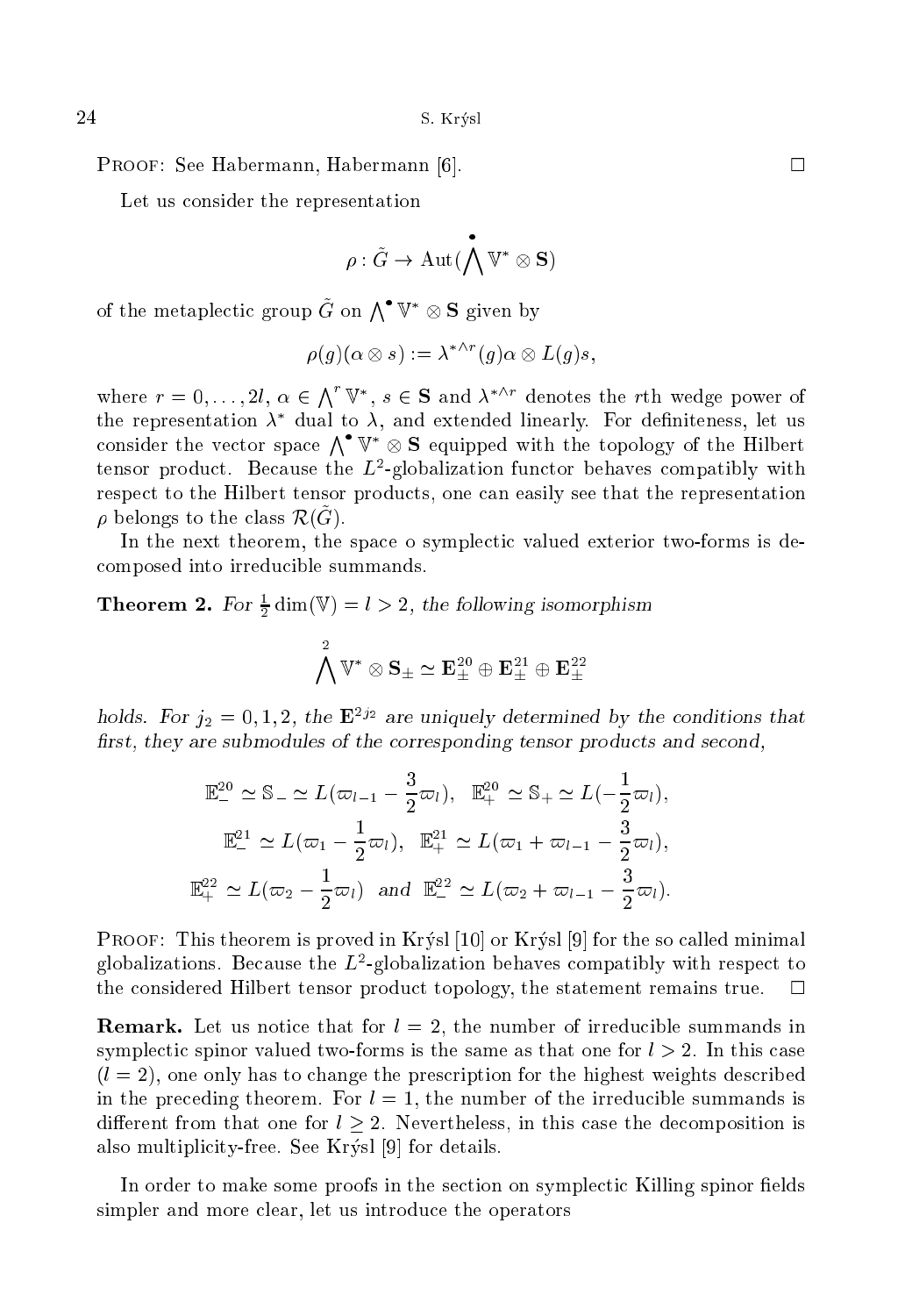$$
F^{+} : \bigwedge^{\bullet} \mathbb{V}^{*} \otimes \mathbf{S} \to \bigwedge^{\bullet+1} \mathbb{V}^{*} \otimes \mathbf{S}, \quad F^{+}(\alpha \otimes s) := \sum_{i=1}^{2l} \epsilon^{i} \wedge \alpha \otimes e_{i}.s,
$$
  

$$
F^{-} : \bigwedge^{\bullet} \mathbb{V}^{*} \otimes \mathbf{S} \to \bigwedge^{\bullet-1} \mathbb{V}^{*} \otimes \mathbf{S}, \quad F^{-}(\alpha \otimes s) := - \sum_{i,j=1}^{2l} \omega^{ij} \iota_{e_{i}} \alpha \otimes e_{j}.s,
$$
  

$$
H : \bigwedge^{\bullet} \mathbb{V}^{*} \otimes \mathbf{S} \to \bigwedge^{\bullet} \mathbb{V}^{*} \otimes \mathbf{S}, \quad H := \{F^{+}, F^{-}\}.
$$

- Remark.  $(1)$  One easily finds out that the operators are independent of the choice of an adapted symplectic basis  $\{e_i\}_{i=1}$ .
	- (2) Let us remark that the operators  $F_+, F_-$  and  $H$  defined here differ from the operators  $F^+, F^-, H$  defined in Krysl [9]. Though, by a constant real multiple only.
	- (3) The operators  $F^+$  and  $F^-$  are used to prove the Howe correspondence for Mp(V,  $\omega_0$ ) acting on  $\bigwedge^\bullet \mathbb{V}^* \otimes \mathbf{S}$  via the representation  $\rho$ . More or less, the ortho-symplectic super Lie algebra  $\mathfrak{osp}(1|2)$  plays the role of a (super Lie) algebra, a representation of which is the appropriate commutant. See Krýsl  $[9]$  for details.

In the next lemma the  $G$ -equivariance of the operators  $F \to F$  and  $H$  is stated. some properties of  $F =$  are mentioned and the value of  $H$  on degree-homogeneous elements is omputed. We shall use this lemma when we will be treating the symplectic Killing spinor fields in the fourth section.

**Lemma 5.** Let  $(\forall = \mathbb{L} \oplus \mathbb{L}, \omega_0)$  be a 2*l* dimensional symplectic vector space. Then

- (1) the operators  $F \rightarrow F$  and  $H$  are G-equivariant.
- $(2)$  (a)  $F_{\text{E11}} = 0$ ,
	- (b)  $F_{\vert \mathbf{E}^{00}}$  is an isomorphism onto  $\mathbf{E}^{\text{eq}}$ ,
	- (c)  $(F^{-})$   $\vert_S = -\frac{1}{2}\omega \otimes \text{Id} \vert_S$  and it is an isomorphism onto  $E^{-\sigma}$ .
- (3) For  $r = 0, \ldots, 2l$ , we have

$$
H_{\mathsf{I}\, \bigwedge^r\, \mathbb{V}^*\otimes \mathbf{S}}\,=\, \imath (r-l)\, \mathrm{Id}_{\mathsf{I}\, \bigwedge^r\, \mathbb{V}^*\otimes \mathbf{S}}\, .
$$

PROOF: See Krýsl [9].

Let us remark that the items 1 and 3 of the preceding lemma follow by a direct computation, and the second item follows from the first item, decomposition theorem (Theorem 2), a version of the Schur lemma and a direct computation.

 $\Box$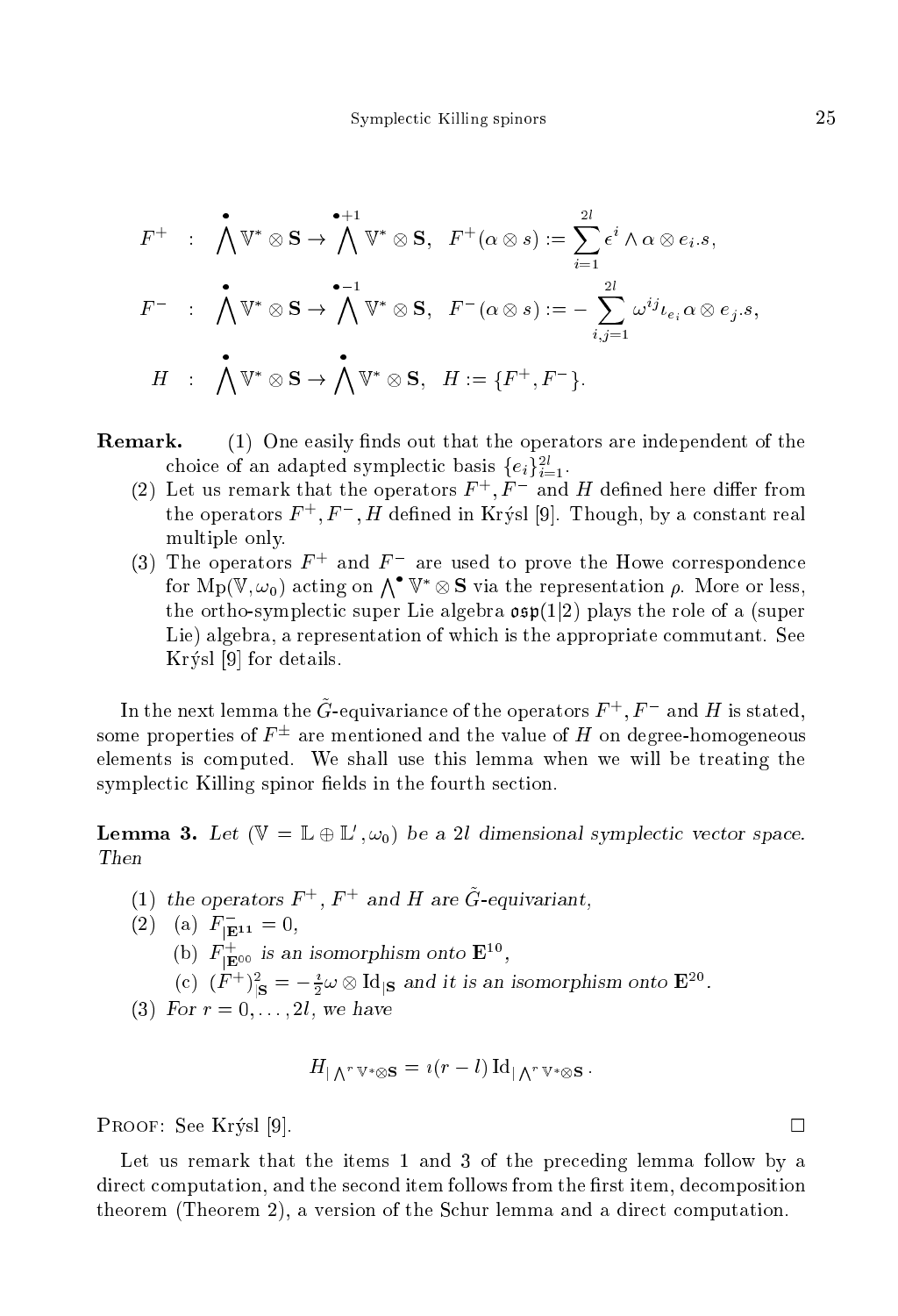## 3.tions and the Fedosov manifolds and its and its and its and its and its and its and its and its and its and its spinors

After we have finished the "algebraic part" of this paper, let us recall some basic facts on Fedosov manifolds, their curvature tensors, metaplectic structures and the action of the curvature tensor on symplectic spinor fields.

Let us start recalling some notions and results related to the so called Fedosov  $m$ annoids. Let  $\{M^-, \omega\}$  be a symplectic manifold of dimension  $2i$ . Any torsionfree affine connection  $\nabla$  on M preserving  $\omega$ , i.e.,  $\nabla \omega = 0$ , is called Fedosov *connection*. The triple  $(M, \omega, \nabla)$ , where  $\nabla$  is a Fedosov connection, will be called Fedosov manifold . As we have already mentioned in the Introdu
tion, <sup>a</sup> Fedosov connection for a given symplectic manifold  $(M, \omega)$  is not unique. Let us remark that Fedosov manifolds are used for a construction of geometric quantization of symplectic manifolds due to Fedosov. See, e.g., Fedosov [1].

To fix our notation, let us recall the classical definition of the curvature tensor  $R<sub>r</sub>$  of the connection  $V$ , we shall be using here. We set

$$
R^{\nabla}(X,Y)Z := \nabla_X \nabla_Y Z - \nabla_Y \nabla_X Z - \nabla_{[X,Y]} Z
$$

for  $X, Y, Z \in \mathfrak{X}(M)$ .

Let us choose a local adapted symplectic frame  $\{e_i\}_{i=1}^\infty$  on a fixed open subset  $U \subseteq M$  . By a local adapted symplectic frame  $\{e_i\}_{i=1}^\infty$  over U, we mean such a local frame that for each  $m \in U$  the basis  $\{(e_i)_m\}_{i=1}^\infty$  is an adapted symplectic basis of  $(T_mM,\omega_m)$ . Whenever a symplectic frame is chosen, we denote its dual frame by  $\{\epsilon^r\}_{i=1}^{\infty}$ . Although some of the formulas below hold only locally, containing a local adapted symplectic frame, we will not mention this restriction explicitly.

From the symplectic curvature tensor held  $R^+$ , we can build the symplectic  $R$ icci curvature tensor neig  $\sigma^+$  denned by the classical formula

$$
\sigma^{\nabla}(X, Y) := \text{Tr}(V \mapsto R^{\nabla}(V, X)Y)
$$

for each  $X, Y \in \mathfrak{X}(M)$  (the variable V denotes a vector field on M). For the chosen frame and  $i, j = 1, \ldots, 2l$ , we define

$$
\sigma_{ij} := \sigma^{\nabla}(e_i, e_j).
$$

Let us define the extended Ricci tensor field by the equation

$$
\widetilde{\sigma}(X, Y, Z, U) := \widetilde{\sigma}_{ijkn} X^i Y^j Z^k U^n, \ X, Y, Z, U \in \mathfrak{X}(M),
$$

where for  $i, j, k, n = 1, \ldots, 2l$ ,

$$
2(l+1)\widetilde{\sigma}_{ijkn} := \omega_{in}\sigma_{jk} - \omega_{ik}\sigma_{jn} + \omega_{jn}\sigma_{ik} - \omega_{jk}\sigma_{in} + 2\sigma_{ij}\omega_{kn}.
$$

A Fedosov manifold  $(M, \omega, \nabla)$  is called of Weyl type, if  $\sigma = 0$ . Let us notice, that it is called of Ricci type, if  $R = \tilde{\sigma}$ . In Vaisman [14], one can find more information on the  $Sp(2l,\mathbb{R})$ -invariant decomposition of the curvature tensors of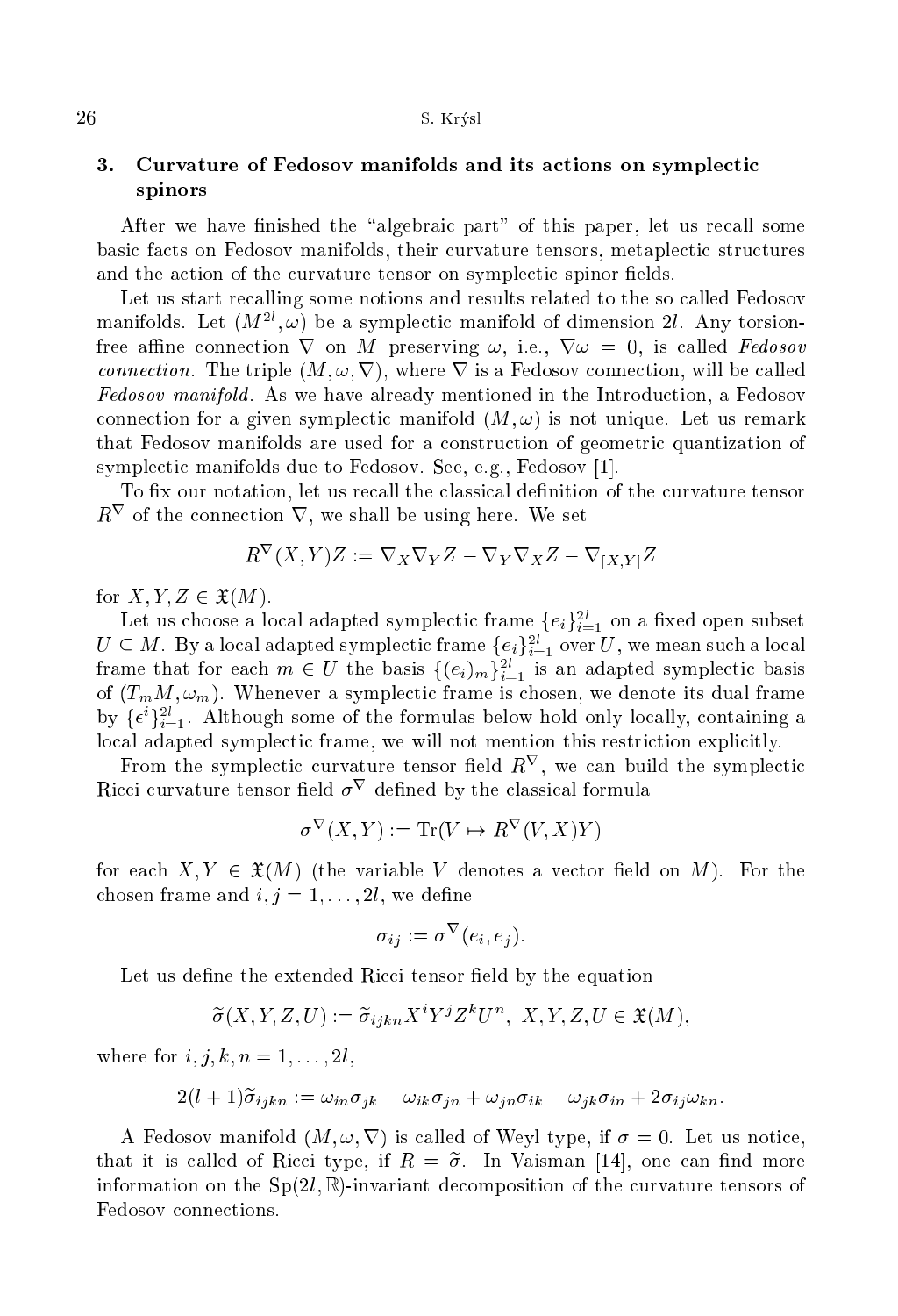Now, let us describe the geometric structure with help of which the symplectic Killing spinor fields are defined. This structure, called *metaplectic*, is a symplecti analogue of the notion of a spin stru
ture in the Riemannian geometry. For a symplectic manifold  $(M_-, \omega)$  of dimension  $z_l$ , let us denote the bundle of symplectic frame in TM by  $P$  and the foot-point projection of P onto M by p. Thus  $(p : \mathcal{P} \to M, G)$ , where  $G \simeq Sp(2l, \mathbb{R})$ , is a principal G-bundle over M. As in Subsection 2, let  $\lambda : \tilde{G} \to G$  be a member of the isomorphism class of the non-trivial two-fold coverings of the symplectic group G. In particular,  $\tilde{G} \simeq \text{Mp}(2l, \mathbb{R})$ . Further, let us consider a principal  $\tilde{G}$ -bundle  $(q: \mathcal{Q} \to M, \tilde{G})$  over the symplectic manifold  $(M, \omega)$ . We call a pair  $(Q, \Lambda)$  metaplectic structure if  $\Lambda : Q \to \mathcal{P}$  is a surje
tive bundle homomorphism over the identity on <sup>M</sup> and if the following diagram,



with the horizontal arrows being respective actions of the displayed groups, com-See, e.g., Habermann, Habermann [6] and Kostant [8] for details on mutes. metaplectic structures. Let us only remark that typical examples of symplectic manifolds admitting a metaplectic structure are cotangent bundles of orientable manifolds (phase spaces), Calabi-Yau manifolds and complex projective spaces  $\mathbb{CP}$ ,  $\kappa \in \mathbb{N}_0$ .

Let us denote the vector bundle associated to the introduced principal  $\tilde{G}$ bundle  $(q: \mathcal{Q} \to M, \tilde{G})$  via the representation  $\rho$  acting on **S** by S, and call this associated vertice in the symplectic symplectic continuity in the second  $\sim$   $\sim$   $\sim$ The sections  $\phi \in \Gamma(M, \mathcal{S})$  will be called *symplectic spinor fields*. Further for  $j_2 = 0, 1, 2$ , we define the associated vector bundles  $\mathcal{E}^{2j_2}$  by the prescription  $\mathcal{E}^{2j_2} := \mathcal{Q} \times_{\rho} \mathbf{E}^{2j_2}$ . Further, we define  $\mathcal{E}^r := \Gamma(M, \mathcal{Q} \times_{\rho} \bigwedge^r \mathbb{V}^* \otimes \mathbf{S})$ , i.e., the r spa
e o symple
ti spinor valued dierential r-forms, <sup>r</sup> = 0; : : : ; 2l. Be
ause the symplectic Omiora multiplication is G-equivariant (see Habermann, Habermann [6]), we can lift it to the associated vector bundle structure, i.e., to let it act on the elements from  $\Gamma(M, \mathcal{S})$ . For  $j_2 = 0, 1, 2$ , let us denote the vector bundle projections 1 (*M*, *C*)  $\rightarrow$  1 (*M*, *C*<sup>22</sup>) by  $p_{2j_2}$ , i.e.,  $p_{2j_2}$ : 1 (*M*, *C*)  $\rightarrow$  1 (*M*, *C*<sup>22</sup>) for all appropriate  $j_2$ . This definition makes sense because due to the decomposition  $\frac{1}{2}$  result (Theorem 2) and Remark below Theorem 2, the G-module of symplectic spinor valued exterior 2-forms is multiplicity-free.

Let Z be the principal bundle connection on the principal G-bundle  $(p : \mathcal{P} \rightarrow$ M, G) associated to the chosen Fedosov connection  $\nabla$  and  $\tilde{Z}$  be a lift of Z to the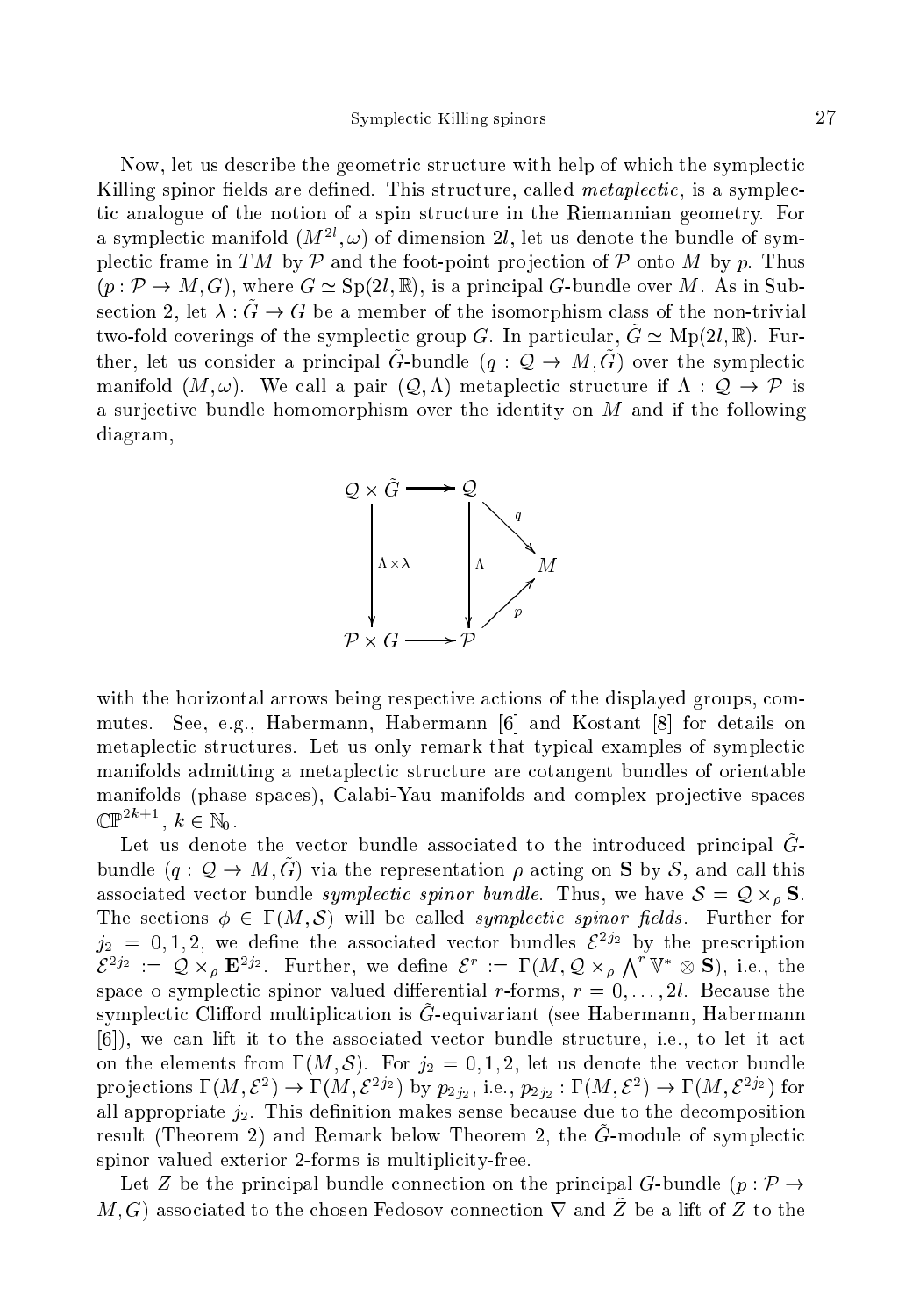principal G-bundle  $(q : Q \rightarrow M, G)$ . Let us denote by  $V^{-}$  the covariant derivative associated to  $Z$ . Thus, in particular,  $V^-$  acts on the symplectic spinor neigs.

Any se
tion of the asso
iated ve
tor bundle <sup>S</sup> = <sup>Q</sup> - <sup>S</sup> an be equivalently considered as a  $\tilde{G}$ -equivariant **S**-valued function on Q. Let us denote this function by  $\psi$ , i.e.,  $\psi$   $\chi \to S$ . For a local adapted symplectic mallet  $s$ .  $U \to F$ , let us denote by  $s : U \to \mathcal{Q}$  one of the lifts of s to  $\mathcal{Q}$ . Finally, let us set  $\varphi_s := \varphi \circ s$ . Further for  $q \in \mathcal{Q}$  and  $\psi \in S$ , let us denote by  $[q, \psi]$  the equivalence class in S containing  $(q, \psi)$ . (As it is well known, the total space S of the symplectic spinor bundle is the produ
t <sup>Q</sup> - <sup>S</sup> modulo an equivalen
e relation.)

Lemma 4. Let (M ; !; r) be a Fedosov manifold admitting a metaple
ti stru
 ture. Then for each  $X \in \mathfrak{X}(M)$ ,  $\phi \in \Gamma(M, \mathcal{S})$  and a local adapted symplectic frame  $s: U \to \mathcal{P}$ , we have

$$
\nabla_X^S \phi = [\overline{s}, X(\phi_s)] - \frac{i}{2} \sum_{i=1}^l [e_{i+l} \cdot (\nabla_X e_i) \cdot - e_i \cdot (\nabla_X e_{i+l}) \cdot ] \phi \text{ and}
$$

$$
\nabla_X^S(Y \phi) = (\nabla_X^S Y) \phi + X \nabla_Y^S \phi.
$$

PROOF: See Habermann, Habermann [6].  $\square$ 

The curvature tensor on symplectic spinor fields is defined by the formula

$$
R^{S}(X,Y)\phi = \nabla^{S}_{X}\nabla^{S}_{Y}\phi - \nabla^{S}_{Y}\nabla^{S}_{X}\phi - \nabla^{S}_{[X,Y]}\phi,
$$

where  $\phi \in \Gamma(M, \mathcal{S})$  and  $X, Y \in \mathfrak{X}(M)$ .

In the next femma, a part of the action of  $R^-$  on the space of symplectic spinors is described using just the symplectic Ricci curvature tensor field  $\sigma$ .

Lemma 5. Let (M ; !; r) be <sup>a</sup> Fedosov manifold admitting <sup>a</sup> metaple
ti stru
 ture. Then for a symplectic spinor field  $\phi \in \Gamma(M, \mathcal{S})$ , we have

$$
p^{20} R^S \phi = \frac{i}{2l} \sigma^{ij} \omega_{kl} \epsilon^k \wedge \epsilon^l \otimes e_i.e_j.\phi.
$$

PROOF: See Krýsl [11].  $\Box$ 

### 4.Symple
ti Killing spinor elds

In this section, we shall focus our attention to the symplectic Killing spinor fields. More specifically, we compute the symplectic Killing spinor fields on some Fedosov manifolds admitting a metaplectic structure and derive a necessary condition satisfied by a symplectic Killing spinor field.

Let  $(M, \omega, \nabla)$  be a Fedosov manifold admitting a metaplectic structure. We call a non-zero section  $\phi \in \Gamma(M, \mathcal{S})$  symplectic Killing spinor field if

$$
\nabla^S_X \phi = \lambda X . \phi
$$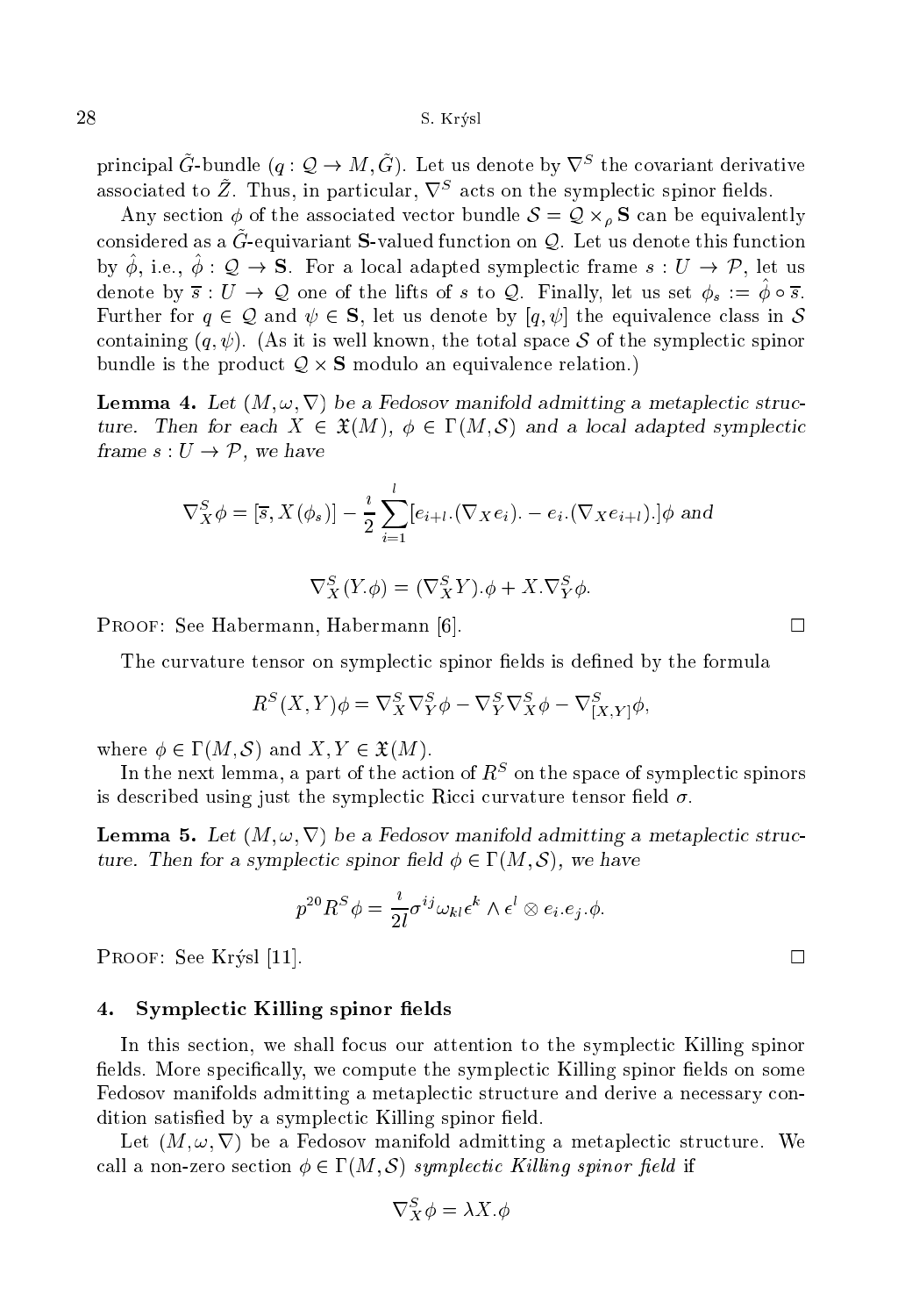for a complex number  $\lambda \in \mathbb{C}$  and each vector field  $X \in \mathfrak{X}(M)$ . The complex number  $\lambda$  will sometimes be called symplectic Killing spinor number. (Allowing the zero se
tion to be a symple
ti Killing spinor would make the notion of a symple
ti Killing spinor number meaningless.)

Let us note that one can rewrite equivalently the preceding defining equation for a symplectic Killing spinor into

$$
\nabla^S \phi = \lambda F^+ \phi.
$$

Indeed, if this equation is satisfied, we get by inserting the local vector field  $\Lambda = \Lambda^* e_i$  the equation  $V_X^* \varphi = i_X (\lambda \epsilon^* \otimes e_i \varphi) = \lambda \epsilon^* (\Lambda) e_i \varphi = \lambda \Lambda^* e_i \varphi = \lambda \Lambda^* \varphi$ , i.e., the defining equation. Conversely, one can prove that  $\sqrt{\chi \varphi} = \lambda \Lambda \varphi$  is equivarent to  $\iota_X \vee \nu = \iota_X(\lambda r + \varphi)$ . Because this equation holds for each vector field  $\Lambda$ , we get  $V$   $\varphi = \Lambda r$   $\varphi$ . We shall call both the defining equation and the equivalent equation for a symplectic Killing spinor field the symplectic Killing spinor equation.

In the next example, we compute the symplectic Killing spinors on the standard symplectic 2-plane.

Example 1. Let us solve the symple
ti Killing spinor equation for the stan- $\alpha$ ard symplectic vector space  $(\mathbb{R}^+ | s, t |, \omega_0)$  equipped with the standard hat Euchoean connection  $V$ . In this case,  $(\mathbb{R}^-, \omega_0, V)$  is also a Fedosov manifold. The bundle of symplectic frame in  $I \mathbb{R}^2$  defines a principal  $\mathcal{S}p(Z, \mathbb{R})$ -bundle. Because  $H^{\pm}(\mathbb{R}^n,\mathbb{R}) = 0$ , we know that there exists, up to a bundle isomorphism, only one metaplectic bundle over  $\mathbb{R}^n$ , namely the trivial principal Mp(2, $\mathbb{R}$ )-bundle  $\mathbb{R}^+ \times \text{Mp}(2, \mathbb{R}) \to \mathbb{R}^+$  and thus also a unique metaplectic structure  $\Lambda$ :  $\text{Mp}(2, \mathbb{R}) \times$  $\mathbb{R}^-\rightarrow \mathfrak{O}(2,\mathbb{R})\times\mathbb{R}^-\;$  given by  $\Lambda(g,(s,t)) := (\Lambda(g),(s,t))$  for  $g\in \mathrm{Mip}(2,\mathbb{R})$  and (s,  $t$ )  $\in$   $\mathbb{R}^+$ . Let  $\mathcal{S} \to \mathbb{R}^-$  be the symplectic spinor bundle. In this case  $\mathcal{S} \to \mathbb{R}^$ is isomorphic to the trivial vector bundle  $S \times \mathbb{R}^+ \cong L^-(\mathbb{R}) \times \mathbb{R}^- \to \mathbb{R}^+$ . Thus, we may think of a symplectic spinor field  $\varphi$  as of a mapping  $\varphi : \mathbb{R}^+ \to \mathbf{S} = L^-(\mathbb{R}).$ Let us define  $\psi : \mathbb{R}^+ \to \mathbb{C}$  by  $\psi(s,t,x) := \varphi(s,t)(x)$  for each  $(s,t,x) \in \mathbb{R}^+$ . One easily shows that  $\phi$  is a symplectic Killing spinor if and only if the function  $\psi$ satisfies the system

$$
\frac{\partial \psi}{\partial s} = \lambda x x \psi \text{ and}
$$

$$
\frac{\partial \psi}{\partial t} = \lambda \frac{\partial \psi}{\partial x}.
$$

If  $\lambda = 0$ , the solution of this system of partial differential equations is necessarily  $\psi(s, t, x) = \psi(x)$ ,  $(s, t, x) \in \mathbb{R}^3$ , for any  $\psi \in L^2(\mathbb{R})$ .

If  $\lambda \neq 0$ , let us consider the independent variable and corresponding dependent variable transformation  $s = s, y = t + \lambda^{-1}x, z = t - \lambda^{-1}x$  and  $\psi(s, t, x) =$  $\psi(s, t + \lambda \quad x, t - \lambda \quad x) = \psi(s, y, z).$  The Jacobian of this transformation is  $-2/\lambda \neq 0$  and the transformation is obviously a diffeomorphism. Substituting this transformation in the studied system, one gets the following equivalent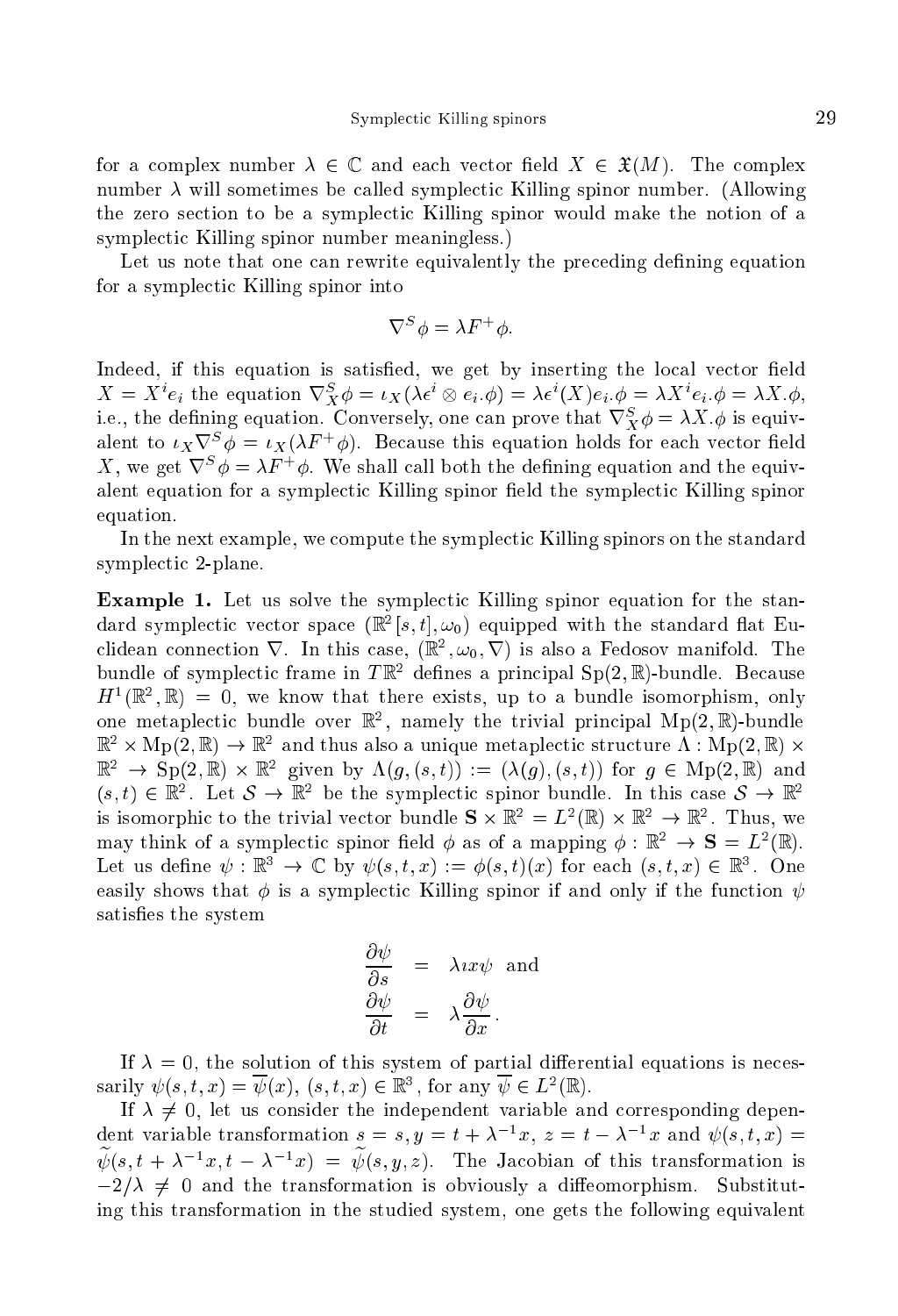transformed system

$$
\frac{\partial \widetilde{\psi}}{\partial s} = \frac{i}{2} \lambda^2 (y - z) \widetilde{\psi}
$$

$$
\frac{\partial \widetilde{\psi}}{\partial y} + \frac{\partial \widetilde{\psi}}{\partial z} = \lambda (\frac{\partial \widetilde{\psi}}{\partial y} \lambda^{-1} + \frac{\partial \widetilde{\psi}}{\partial z} (-\lambda^{-1})).
$$

(Let us noti
e that the substitution we have used is similar to that one whi
h is usually used to obtain the <sup>d</sup>'Alemebert's solution of the wave equation in two dimensions.) The first equation implies  $\frac{\partial \psi}{\partial z} = 0$ , and thus  $\psi(s, y, z) = \psi(s, y)$  for a function  $\overline{\overline{\psi}}$ . Substituting this relation into the second equation of the transformed system, we get

$$
\frac{\partial \overline{\overline{\psi}}}{\partial s} = \frac{i}{2}(y - z)\lambda^2 \overline{\overline{\psi}}.
$$

The solution of this equation is  $\psi(s, y) = e^{\frac{1}{2}\lambda - (y-z)s} \psi(y)$  for a suitable function  $\psi$ . Because of the dependence of the right hand side of the last written equation on z, we see that  $\psi$  does not exist unless  $\lambda = 0$  or  $\psi = 0$  (More formally, one gets these restrictions by substituting the last written formula for  $\overline{\overline{\psi}}$  into the first equation of the transformed system.) Thus, necessarily  $\psi = 0$  or  $\lambda = 0$ . The case  $\lambda = 0$  is excluded by the assumption at the beginning of this calculation.

Summing up, we have proved that any symplectic Killing spinor field  $\phi$  on  $(\mathbb{R}^2, \omega_0, \nabla)$  is constant, i.e., for each  $(s, t) \in \mathbb{R}^2$ , we have  $\varphi(s, t) = \psi$  for a function  $\psi \in L^2(\mathbb{R})$ . The only symplectic Killing spinor number is zero in this case.

Remark. More generally, one an treat the ase of a standard symple
ti ve
 tor space  $(\mathbb{R}^+ \mid s^-, \ldots, s^-, t^-, \ldots, t^+ \mid, \omega_0)$  equipped with the standard hat Euchdean connection  $\nabla$ . One gets by similar lines of reasoning that any symplectic Killing spinor for this Fedosov manifold is also onstant, i.e.,

$$
\psi(s^1,\ldots,s^l,t^1,\ldots,t^l)=\overline{\psi},
$$

for  $(s^*, \ldots, s^*)$ ,  $(t^*, \ldots, t^*) \in \mathbb{R}^*$  and  $\psi \in L^-(\mathbb{R}^*)$ . But we shall see this result more easily below when we will be studying the prolongated equation mentioned in the Introduction.

Now, in order to make a connection of the symplectic Killing spinor equation to some slightly more known equations, let us introdu
e the following operators.

The operator

$$
\mathfrak{D}: \Gamma(M,\mathcal{S}) \to \Gamma(M,\mathcal{S}), \ \mathfrak{D}:=-F^-\nabla^S
$$

is called symplectic Dirac operator and its eigenfunctions are called symplectic Dirac spinors. Let us notice that the symplectic Dirac operator was introduced by Katharina Habermann in 1992. See, e.g., Habermann [5].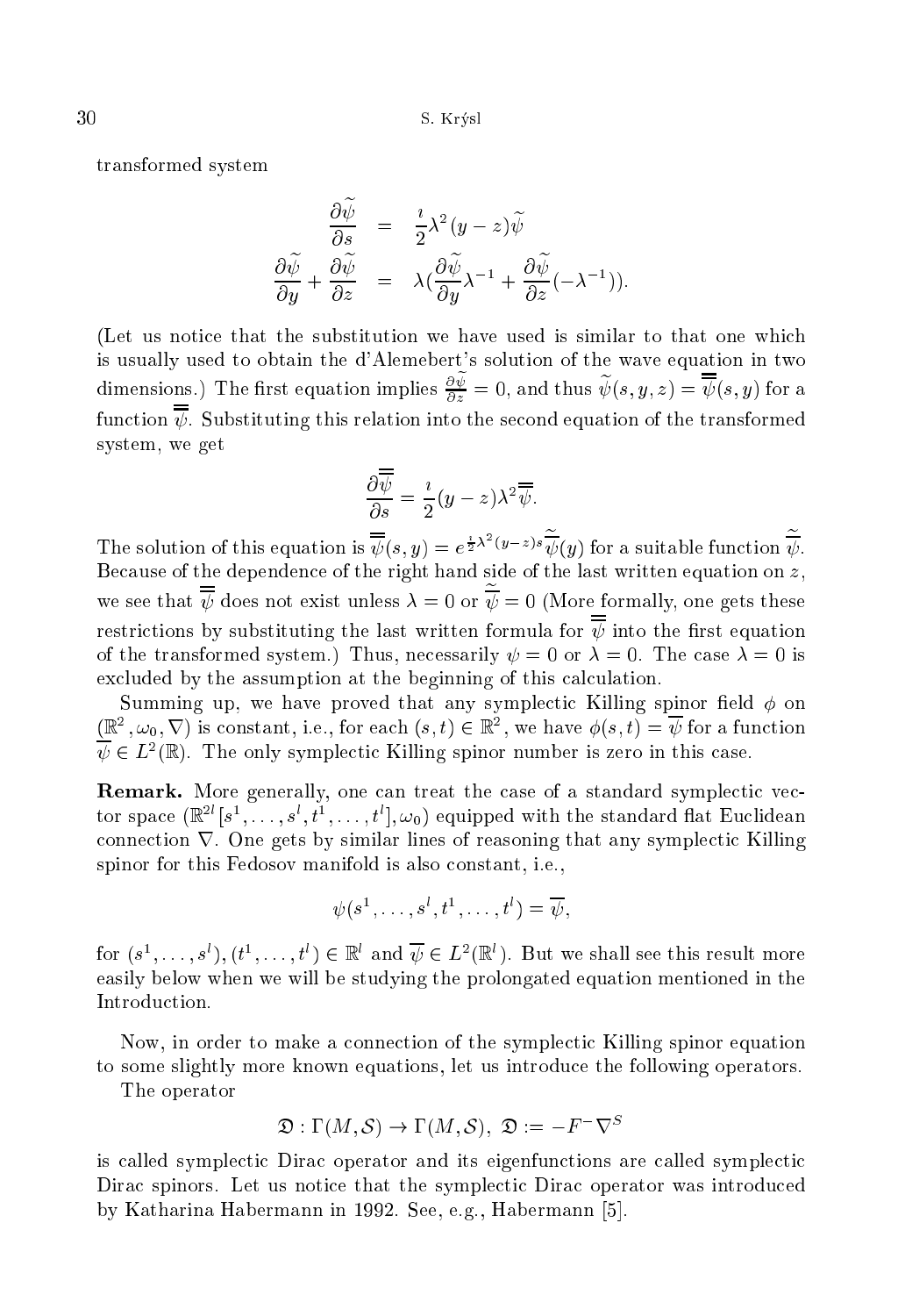The operator

$$
\mathfrak{T}: \Gamma(M, \mathcal{S}) \to \Gamma(M, \mathcal{E}^{11}), \ \mathfrak{T} := \nabla^{S} - p^{10} \nabla^{S}
$$

is called (the first) symplectic twistor operator.

In the next theorem, the symplectic Killing spinor fields are related to the symplectic Dirac spinors and to the kernel of the symplectic twistor operator.

 $\mathbf M$  , and the absolute manifold admitting admitting admitting a metaple admitting a metaple and  $\mathbf M$ ture. A symplectic spinor field  $\phi \in \Gamma(M, \mathcal{S})$  is a symplectic Killing spinor field if and only if  $\phi$  is a symplectic Dirac spinor lying in the kernel of the symplectic twistor operator.

PROOF: We prove this equivalence in two steps.

(1) Suppose  $\phi \in \Gamma(M, \mathcal{S})$  is a symplectic Killing spinor to a symplectic Killing number  $\lambda \in \mathbb{C}$  . Thus it satisfies the equation  $\nabla^{\perp} \varphi = \lambda F$  ,  $\varphi$ . Applying the operator  $-r$  to the both sides of the preceding equation and using the definition of the symplectic Dirac operator, we get  $\mathcal{D}\varphi = -\lambda \mathbf{r} \cdot \mathbf{r} \cdot \varphi =$  $\lambda(-H + F \mid F) \varphi = -\lambda H \varphi = -\lambda(-\mu \varphi) = \iota \lambda \iota \varphi$  due to the definition of H and Lemma 3(2)(a) and (3). Thus is a symple
ti Dira spinor.

Now, we compute  $\mathfrak{T}\phi$ . Using the definition of  $\mathfrak{T}$ , we get  $\mathfrak{T}\phi = (\nabla^S$  $p^2$   $\vee$   $\vee$   $\varphi = \wedge (F \varphi - p^2)F \varphi = \wedge p^2F \varphi = 0$ , because  $F \varphi \in \Gamma(M, \mathcal{L}^*)$ due to Lemma  $3(2)(a)$ .

(2) Conversely, let  $\phi \in \Gamma(M, \mathcal{E}^{00})$  be in the kernel of the symplectic twistor operator and also a symplectic Dirac spinor. I hus, we have  $v^-\varphi - p^{--}v^-\varphi =$  $0$  and  $\mathfrak{D}\emptyset = -F$   $\mathsf{V}^\frown \emptyset = \mu \emptyset$  for a complex number  $\mu \in \mathbb{C}$ . From the first equation, we deduce that  $\psi := \nabla^*\phi \in \Gamma(M, \mathcal{E}^*)$ . Because  $F_{\text{IT}(M,\mathcal{E}^{00})}$  is surjective onto  $\Gamma(M,\mathcal{E}^{18})$  (see Lemma 3(2)(b)), there exists a  $\psi$   $\in$  1 (*M*,  $\zeta$   $\bar{\phantom{a}}$ ) such that  $\psi = F$   $\psi$ . Let us compute  $F$   $F$   $\psi =$  $F \quad F \quad W = F \quad (H - F \quad F \quad) \psi = F \quad (-\iota \iota \psi) = -\iota \iota \psi$ , where we have used the defining equation for H and Lemma  $3(2)(a)$  and  $(3)$ . Thus we get

$$
(1) \qquad \qquad -F^+F^- \psi = i l \psi.
$$

From the symplectic Dirac equation, we get  $\mu\varphi = -F \quad \psi$ . Thus  $-F \quad F \quad \psi$  $= \mu r \phi$  using the equation (1), we obtain  $\mu \psi = \mu r \phi$ , i.e.,  $\nabla \phi =$  $-i\frac{r}{l}F^{\dagger}\phi$ . Thus,  $\phi$  is a symplectic Killing spinor to the symplectic Killing spinor number  $-i\mu/l$ .

In the next theorem, we derive the mentioned prolongation of the symplectic Killing spinor equation. It is a zeroth order equation. More precisely, it is an equation for the sections of the kernel of an endomorphism of the symplectic spinor bundle  $S \to M$ . A similar computation is well known from the Riemannian spin geometry. See, e.g., Friedrich [2].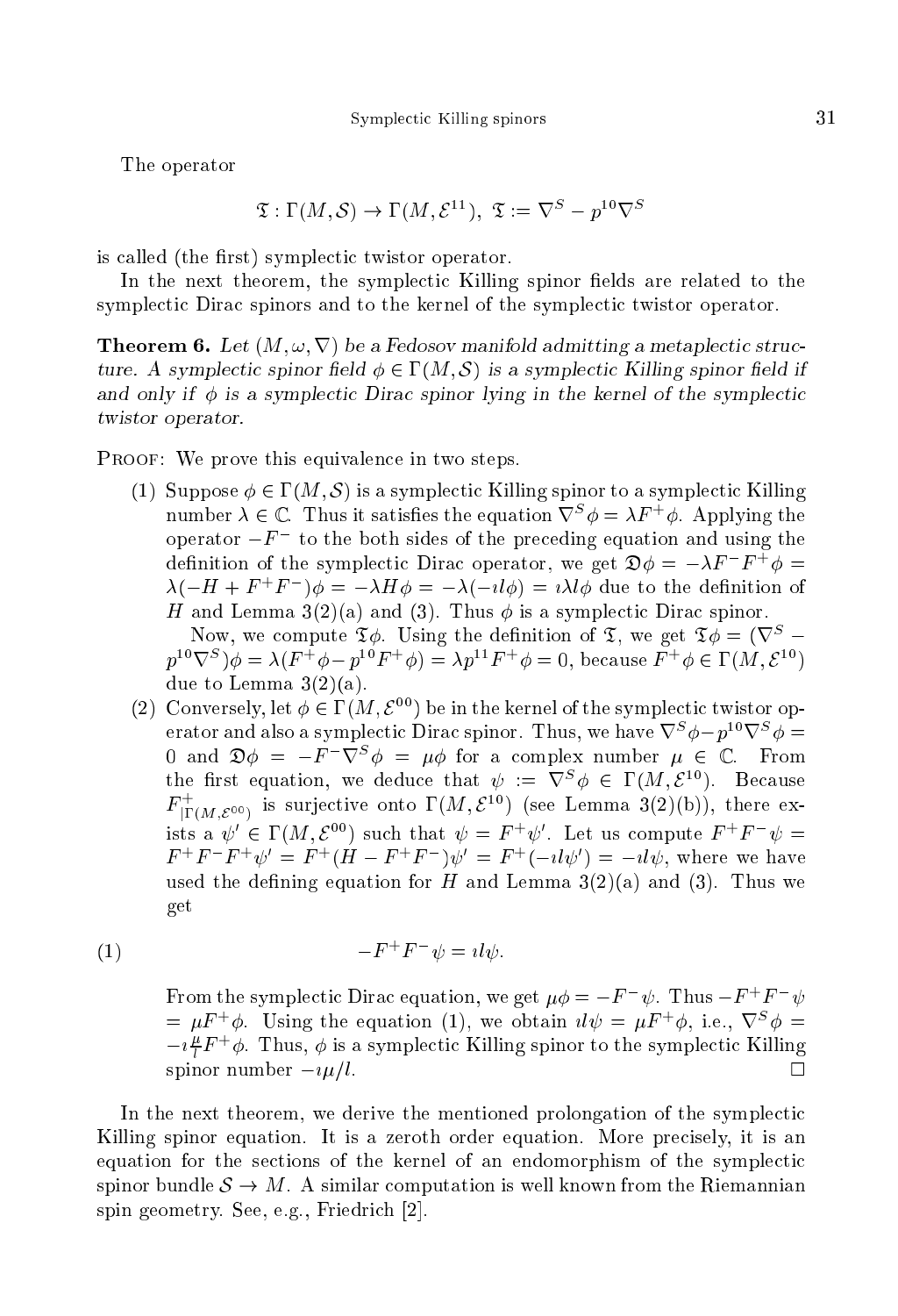$32$  S. Krýsl

**Information** 1. Let  $(M^-, \omega, V)$  be a redosov manifold admitting a metaplectic structure and a symplectic Killing spinor field  $\phi \in \Gamma(M, \mathcal{S})$  to the symplectic Killing spinor number  $\lambda$ . Then

$$
\sigma^{ij}e_i \cdot e_j \cdot \phi = 2l\lambda^2 \phi.
$$

**PROOF:** Let  $\varphi \in \Gamma(M_1, \mathcal{O})$  be a symplectic spinor Killing field, i.e.,  $V_X \varphi = \lambda \Lambda. \varphi$ for a complex number  $\lambda$  and any vector field  $X \in \mathfrak{X}(M)$ . For vector fields  $X, Y \in$  $\mathfrak{X}(M)$ , we may write

$$
R^{S}(X,Y)\phi = (\nabla_{X}\nabla_{Y} - \nabla_{Y}\nabla_{X} - \nabla_{[X,Y]})\phi
$$
  
\n
$$
= \lambda \nabla_{X}(Y,\phi) - \lambda \nabla_{Y}(X,\phi) - \lambda[X,Y].\phi
$$
  
\n
$$
= \lambda(\nabla_{X}Y).\phi + \lambda Y.(\nabla_{X}\phi) - \lambda(\nabla_{Y}X).\phi - \lambda X.\nabla_{Y}.\phi - \lambda[X,Y].\phi
$$
  
\n
$$
= \lambda T(X,Y).\phi + \lambda^{2}(Y.X. - Y.X.)\phi
$$
  
\n
$$
= \lambda T(X,Y).\phi + \iota\lambda^{2}\omega(X,Y)\phi = \iota\lambda^{2}\omega(X,Y)\phi,
$$

where we have used the symplectic Killing spinor equation and the compatibility of the symplectic spinor covariant derivative and the symplectic Clifford multipliation (Lemma 4).

I mus  $R^-\psi = i \lambda^-\omega \otimes \psi$ . Decause of Lemma  $\mathfrak{I}(2)(0)$ , we know that the right hand side is in  $1 \, (M, \mathcal{E}^{-})$ . Thus also  $R^{\ast} \varphi = p^{\ast} R^{\ast} \varphi$ . Using Lemma 5, we get  $\overline{z_l} \omega \otimes \sigma^{\cdot} e_i.e_j.\varphi = i \lambda^{\cdot} \omega \otimes \varphi$ . Thus  $\sigma^{\cdot} e_i.e_j.\varphi = 2i \lambda^{\cdot} \varphi$  and the theorem follows.  $\square$ 

Remark. Let us re
all that in the Riemannian spin geometry (positive denite ase), the existen
e of a non-zero Killing spinor implies that the manifold is Einstein. Further, let us notice that if the symplectic Ricci curvature tensor  $\sigma$  is (globally) diagonalizable by a symple
tomorphism, the prolongated equation has the shape of the equation for eigenvalues of the Hamiltonian of an elliptic  $l$  dimensional harmoni os
illator with possibly varying axes lengths. An example of a diagonalizable symplectic Ricci curvature will be treated in Example 3. Although, in this ase the axis will be onstant and the harmoni os
illator will be spheri
al.

Now, we derive a simple onsequen
e of the pre
eding theorem in the ase of Fedosov manifolds of Weyl type, i.e.,  $\sigma = 0$ .

Corollary 8. Let (M ; !; r) be a Fedosov manifold of Weyl type. Let (M ; !) admit a metaplectic structure and a symplectic Killing spinor  $\phi$  field to the symplectic Killing spinor number  $\lambda$ . Then the symplectic Killing spinor number  $\lambda = 0$ and  $\phi$  is locally covariantly constant.

PROOF: Follows immediately from the preceding theorem and the symplectic Killing spinor equation.  $\Box$ 

**Example 2.** Let us go back to the case of  $(\mathbb{R}, \omega_0, \mathbf{V})$  from Remark below Example 1. Corollary 8 implies that any symplectic Killing spinor field for this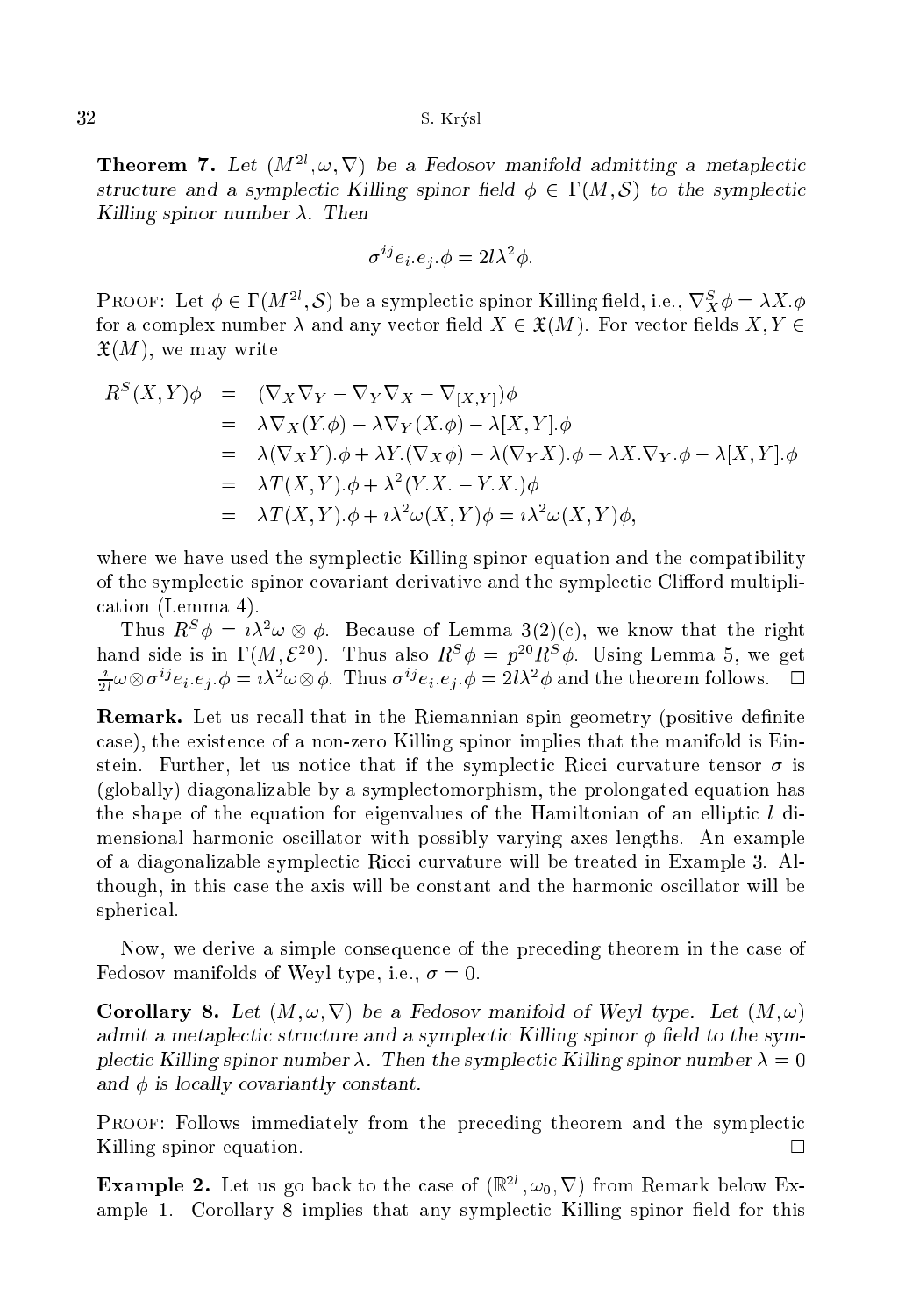structure is covariantly constant, i.e., in fact constant in this case, and any symple
ti Killing number is zero. In this ase, we see that the prolongated equation from Theorem 7 makes it possible to compute the symplectic Killing spinor fields without any big effort, compared to the calculations in Example 1 where the 2-plane was treated.

In the next example, we compute the symplectic Killing spinor fields on  $S^2$ equipped with the standard symplectic structure and the Riemannian connection of the round metric. This is an example of a Fedosov manifold (specified more arefully below) for whi
h one annot use Corollary 8, be
ause it is not of Weyl type. But still, one an use Theorem 7.

**Example 3.** Consider the round sphere  $(S^1, r^2(d\theta^2 + \sin^2 \theta d\phi^2))$  of radius  $r >$ U,  $\sigma$  being the longitude a  $\varphi$  the latitude. Then  $\omega$  :=  $r$  sin  $\sigma$ a $\sigma$   $\wedge$  a $\varphi$  is the volume form of the round sphere. Because  $\omega$  is also a symplectic form,  $(S^-, \omega)$ is a symplectic manifold. Let us consider the Riemannian connection  $\nabla$  of the round sphere. Then  $\nabla$  preserves the symplectic volume form  $\omega$  being a metric connection of the round sphere. Decause  $V$  is torsion-free, we see that  $(S^-, \omega, V)$  is a Fedosov manifold. Now, we will work in a coordinate patch without mentioning it explicitly. Let us set  $e_1 := \frac{1}{r} \frac{\partial}{\partial \theta}$  and  $e_2 := \frac{1}{r \sin \theta} \frac{\partial}{\partial \phi}$ . Clearly,  $\{e_1, e_2\}$  is a local adapted symplectic control frame as well it is a local frame as well. We well as well as well as well. to this basis, the Ricci form  $\sigma$  of  $\nabla$  takes the form

$$
[\sigma^{ij}]_{i,j=1,2} = \begin{pmatrix} 1/r & 0 \\ 0 & 1/r \end{pmatrix}.
$$

Let us consider  $S^2$  as the complex projective space  $\mathbb{CP}^2$ . It is easy to see that the (unique) complex structure on  $\mathbb{CP}^+$  is compatible with the volume form. The first Chern class of the tangent bundle to CP<sup>-</sup> is known to be even. Thus, the symplectic manifold  $(S^-,\omega)$  admits a metaplectic structure and we may consider a symplectic Killing spinor field  $\varphi \in I \left( S^-, \mathcal{S} \right)$  corresponding to a symplectic Killing spinor number  $\lambda$ . Decause the first homology group of the sphere  $S^-$  is zero, the metaplectic structure is unique and thus the trivial one. Because of the triviality of the associated symplectic spinor bundle  $\delta \to \beta^-$ , we may write  $\varphi(m) = (m, f(m))$ where  $f(m) \in L$  (in for each  $m \in S$ ). Using Theorem 7 and the prescription for the Ricci form, we get that  $\sigma^{\square}e_i.e_j$ .  $[f(m)] = \frac{1}{r}H[f(m)] = 2\lambda^{\square}f(m)$ , where  $H =$  $\frac{\partial}{\partial x^2} - x^2$  is the quantum Hamiltonian of the one dimensional harmonic oscillator. The solutions of the Sturm-Liouville type equation  $H[f(m)] = 2r\lambda^2 f(m)$ ,  $m \in S^2$ . are well known. The eigenfunctions of H are the Hermite functions  $f_l(m)(x) =$  $h_l(x) := e^{x^2/2} \frac{d}{dx^l} (e^{-x^2})$  for  $m \in S^2$  and  $x \in \mathbb{R}$  and the corresponding eigenvalues are  $-(2i + 1)$ ,  $i \in \mathbb{N}_0$ . Thus  $2r\lambda = -(2i + 1)$  and consequently

$$
\lambda = \pm i \sqrt{\frac{2l+1}{2r}}
$$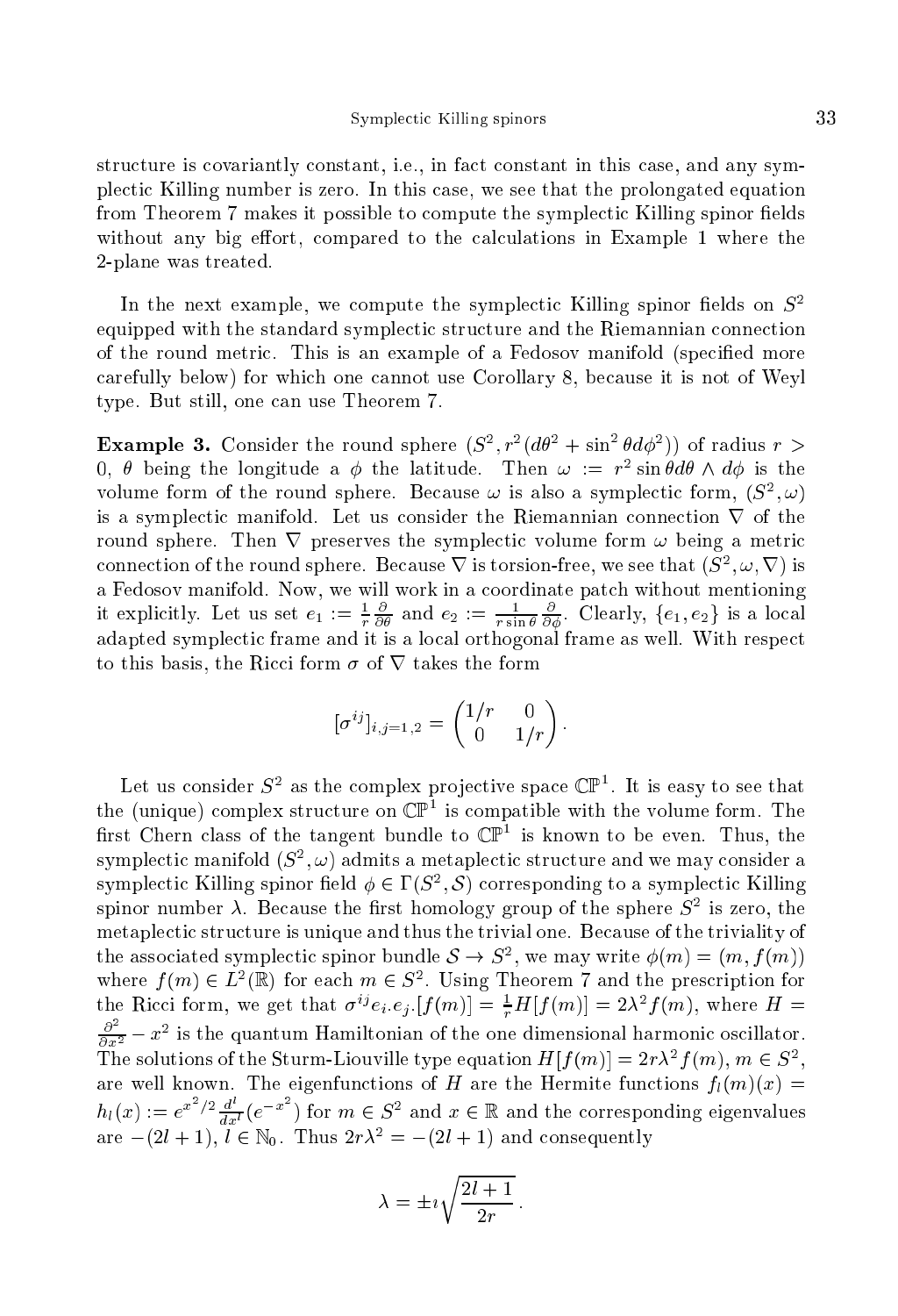Using the fact that  $\{e_1, e_2\}$  is a local orthonormal frame and  $\nabla$  is metric and torsion-free, we easily get

$$
\nabla_{e_1} e_1 = 0 \nabla_{e_1} e_2 = 0
$$
  
\n
$$
\nabla_{e_2} e_1 = \frac{\cot \theta}{r} e_2 \quad \nabla_{e_2} e_2 = -\frac{\cot \theta}{r} e_1.
$$

From the definition of differentiability of functions with values in a Hilbert spa
e, we see easily as a onsequen
e of the pre
eding omputations that any symplectic Killing spinor field is necessarily of the form  $\phi(m) = (m, c(m) f_l(m))$ for a smooth function  $c \in U^-(S^-, \mathbb{C})$ . Substituting this Ansatz into the symplectic Killing spinor equation, we get for each vector field  $\Lambda \in \mathcal{X}(S^-)$  the equation

$$
\nabla_X(cf_l) = (Xc)f_l + c\nabla_X f_l = \lambda c(X.f_l).
$$

Due to Lemma 4, we have for a local adapted symplectic frame  $s: U \subseteq S^2 \rightarrow$  $P = \mathcal{S}P(Z, \mathbb{R}) \times \mathcal{S}^{-1}$ 

$$
\nabla_X f_l = [\overline{s}, X(f_l)_s] - \frac{i}{2} [e_2.(\nabla_X e_1). - e_1.(\nabla_X e_2).] f_l.
$$

(See the paragraph above Lemma 4 for an explanation of the notation used in this formula.)

Because  $m \mapsto (m, f_l(m))$  is constant as a section of the trivial bundle  $\delta \to \delta$ . the first summand of the preceding expression vanishes. Thus for  $X = e_1$ , we get

$$
(e_1c)f_l + \frac{ic}{2}[e_2.(\nabla_{e_1}e_1). - e_1.(\nabla_{e_1}e_2).]f_l = \lambda c(e_1.f_l).
$$

Using the knowledge of the values of  $\nabla_{e_1} e_j$ , for  $j = 1, 2$ , computed above, the se
ond summand at the left hand side of the last written equation vanishes and thus, we get

$$
\frac{1}{r}\frac{\partial c}{\partial \theta}f_l = \lambda c x f_l.
$$

I his equation implies  $c(\theta, \varphi) = \psi(x, \varphi)e^{i\varphi(x)}$  for x such that  $h_l(x) \neq 0$  and a suitable function  $\psi$ . (The set of such  $x \in \mathbb{R}$ , such that  $h_l(x) \neq 0$  is the complement in R of a finite set.) Because  $r > 0$  is given and  $\lambda$  is certainly non-zero (see the prescription for  $\lambda$  above), the only possibility for c to be independent of x is  $\psi = 0$ . Therefore  $c = 0$  and consequently  $\phi = 0$ . On the other hand,  $\phi = 0$  (the zero section) is clearly a solution, but according to the definition not a symplectic Killing spinor. Thus, there is no symplectic Killing spinor field on the round sphere.

Remark. In the future, one an study holonomy restri
tions implied by the existen
e of a symple
ti Killing spinor. One an also try to extend the results to general symple
ti onne
tions, i.e., to drop the ondition on the torsion-freeness or study also the symplectic Killing fields on Ricci type Fedosov manifolds admitting a metaplectic structure in more detail.